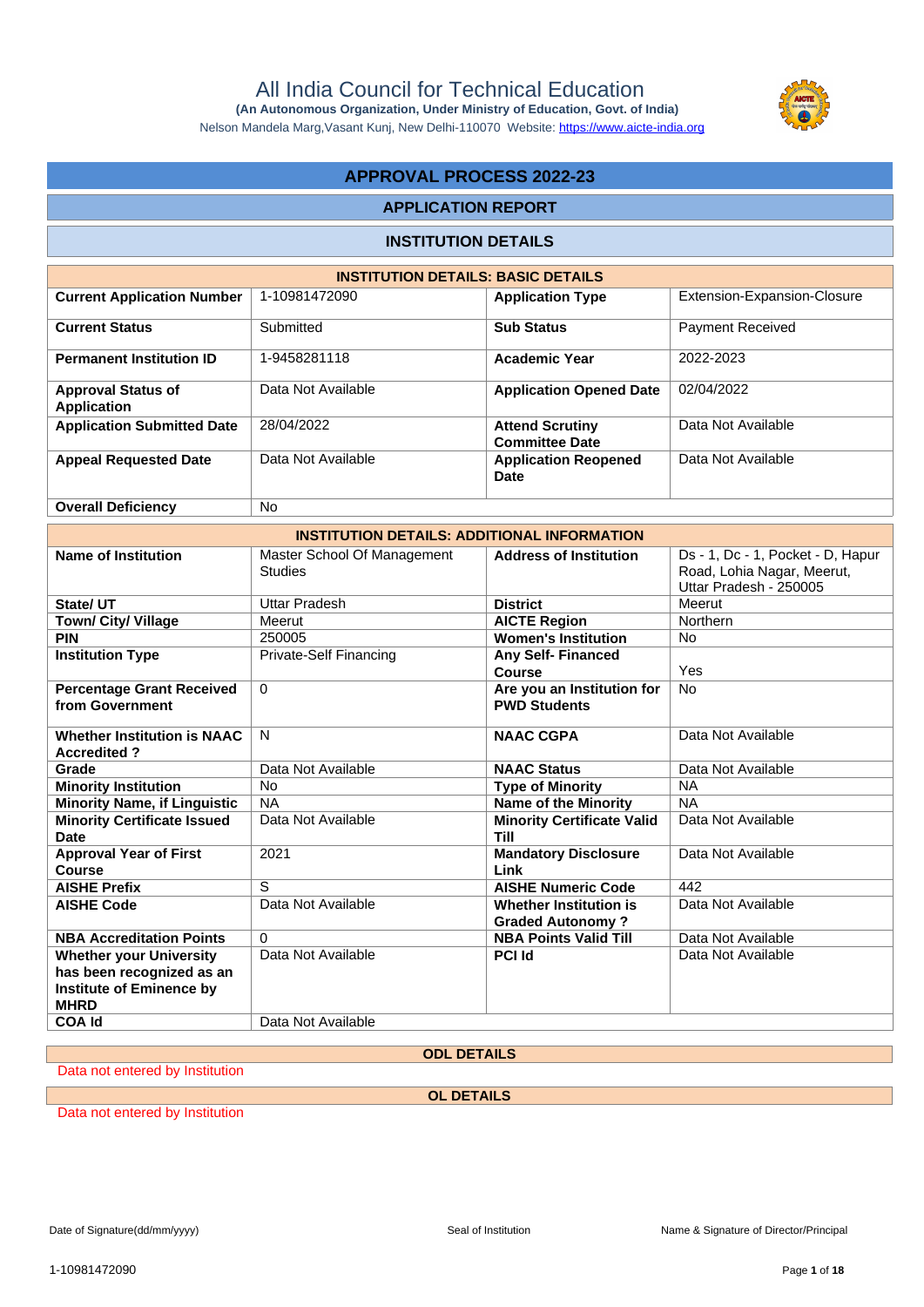| <b>ORGANIZATION</b>                                        |                                                     |                                                           |                                                                                  |  |  |  |  |
|------------------------------------------------------------|-----------------------------------------------------|-----------------------------------------------------------|----------------------------------------------------------------------------------|--|--|--|--|
| Name of the Parent Organization<br>(Trust/Society/Company) | Siya Ram Kasturi Devi<br><b>Educational Society</b> | <b>Type of the Organization</b><br>(Trust/Society/Company | Society                                                                          |  |  |  |  |
| <b>Registered With</b>                                     | Registrar Of Societies, Meerut                      | <b>Registration Date</b>                                  | 18/12/1995                                                                       |  |  |  |  |
| <b>Registration Number</b>                                 | 1412/1995-1996                                      | <b>Organization Address</b>                               | Ds - 1 Pocket - D, Hapur Road,<br>Lohia Nagar, Meerut, Uttar<br>Pradesh - 250005 |  |  |  |  |
| State/UT                                                   | Uttar Pradesh                                       | <b>District</b>                                           | Meerut                                                                           |  |  |  |  |
| Town / City / Village                                      | Meerut                                              | <b>PIN</b>                                                | 250005                                                                           |  |  |  |  |
| <b>Land Phone STD Code</b>                                 | 121                                                 | <b>Land Phone Number</b>                                  | 9359222222                                                                       |  |  |  |  |
| <b>PAN</b>                                                 | AAATS4977L                                          | <b>Organization Website</b>                               |                                                                                  |  |  |  |  |

#### **BOARD OF GOVERNORS/ TRUSTEE/ DIRECTORS**

| Sr.No          | <b>Name</b>             | <b>Designation</b> | <b>Trustee Since</b> | <b>Trustee Till</b> | <b>Mobile Number</b> | <b>Email</b> |
|----------------|-------------------------|--------------------|----------------------|---------------------|----------------------|--------------|
|                | Malti Sharma            | Member             | 02/09/2020           | 30/09/2025          | 9358402523           |              |
| 2              | Sudhir Sharma           | Chairman           | 18/12/1995           | 30/09/2061          | 9837065711           |              |
| 3              | Smita Sharma            | Member             | 18/12/1995           | 30/09/2063          | 9358416047           |              |
| $\overline{4}$ | Ajay Gupta              | Member             | 18/12/2005           | 30/09/2025          | 9837096444           |              |
| 5              | Seema Sharma            | Member             | 18/12/1995           | 30/09/2067          | 9879193344           |              |
| 6              | Urvashi Sharma          | Member             | 30/09/2015           | 30/09/2025          | 9978953344           |              |
| $\overline{7}$ | Rajeev Tyagi            | Member             | 18/12/2005           | 30/09/2025          | 9811317531           |              |
| 8              | Vidushi Sharma          | Secretary          | 30/09/2015           | 30/09/2025          | 9227402220           |              |
| 9              | Devyani Sharma          | Member             | 30/09/2015           | 30/09/2025          | 8700661714           |              |
| 10             | Suhasini Sharma         | Member             | 30/09/2015           | 30/09/2025          | 7617600888           |              |
| 11             | Satyam Sudhir<br>Sharma | Member             | 30/09/2015           | 30/09/2025          | 9909603222           |              |
| 12             | Premlata Sharma         | Member             | 18/12/1995           | 30/09/2039          | 9837012384           |              |

| <b>QUESTIONS</b>                                                                                                                        |           |  |  |  |
|-----------------------------------------------------------------------------------------------------------------------------------------|-----------|--|--|--|
| Do you wish to Apply for 'Extension of Approval (EOA)'?                                                                                 | Yes       |  |  |  |
| Do you wish to apply for any change(s) as per the provisions of this year Approval Process<br>Handbook?                                 | No        |  |  |  |
| Do you wish to Apply for Increase of Intake in Existing Course(Division Size change)/New Course<br>(Normal/Vocational/Dual/Integrated)? | No        |  |  |  |
| Do you wish to Apply for Reduction of Intake in Existing Course((Division Size change)/Closure<br>Course?                               | No        |  |  |  |
| Do you wish to Apply for Introduction of NRI?                                                                                           | No        |  |  |  |
| Do you wish to Apply for Introduction of OCI or Twinning Program?                                                                       | <b>No</b> |  |  |  |
| Do you wish to Apply for Extended EoA?                                                                                                  | No        |  |  |  |

| <b>CONTACT PERSON\REGISTRAR DETAILS</b> |                       |                       |                                                                                  |  |  |
|-----------------------------------------|-----------------------|-----------------------|----------------------------------------------------------------------------------|--|--|
| Title:                                  | Mr.                   | <b>First Name:</b>    | Sudhir                                                                           |  |  |
| <b>Last Name:</b>                       | Sharma                | Address:              | B-97, Shastri Nagar, Meerut<br>Jagriti Vihar, Meerut, Uttar Pradesh<br>$-250004$ |  |  |
| Designation:                            | Chairman              | State/ UT:            | Uttar Pradesh                                                                    |  |  |
| District:                               | Meerut                | Town/ City/ Village:  | Meerut                                                                           |  |  |
| <b>Postal Code:</b>                     | 250005                | <b>STD Code:</b>      | 121                                                                              |  |  |
| <b>Land Phone Number:</b>               | 9359222222            | <b>Mobile Number:</b> | 9359222222                                                                       |  |  |
| <b>Alternate Mobile</b><br>Number:      | 9227402220            | <b>Email Address:</b> | sudhirsharma@msmindia.org                                                        |  |  |
| <b>Alternate Email</b><br>Address:      | director@msmindia.org |                       |                                                                                  |  |  |

### **PROGRAMS & COURSES**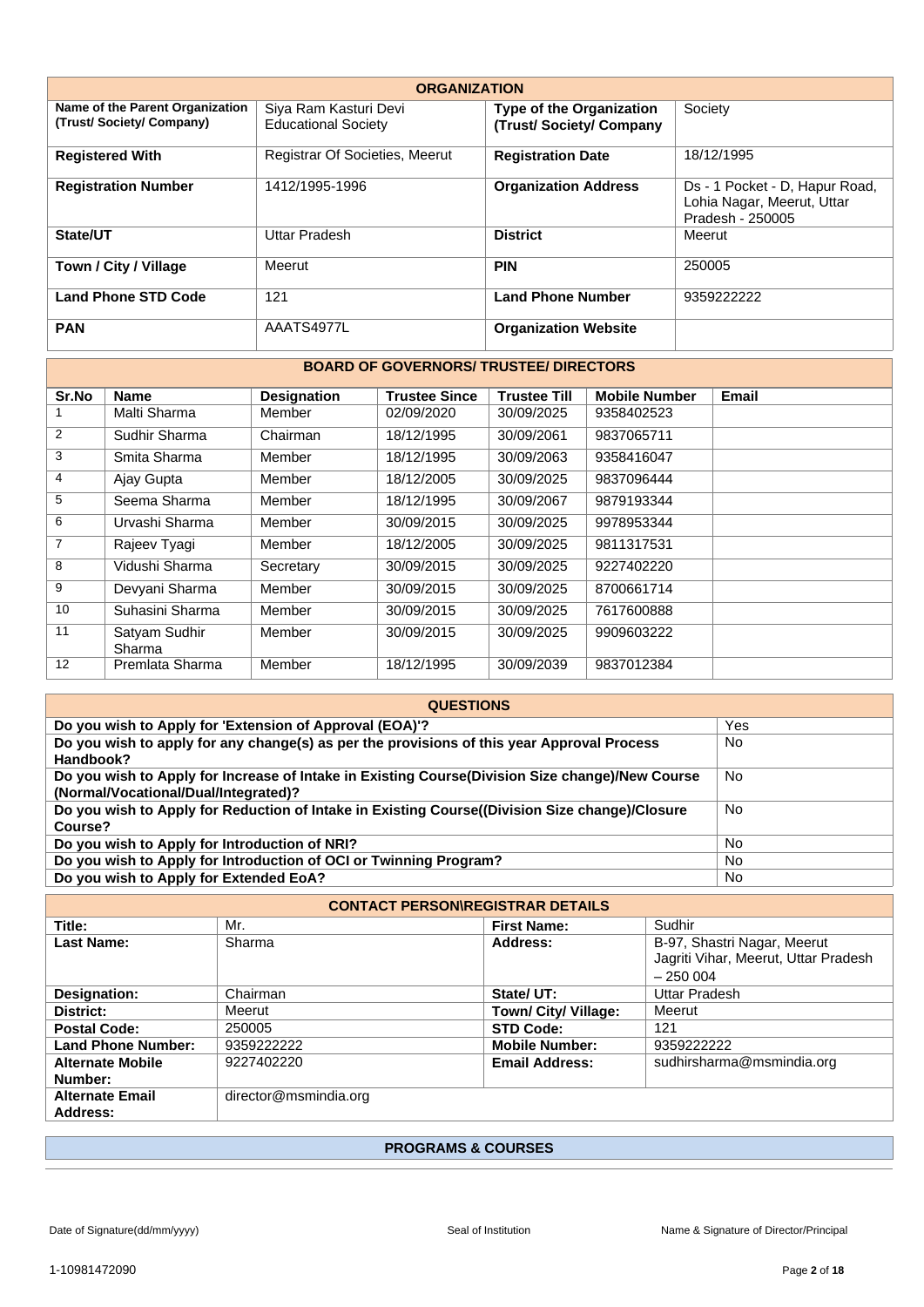| <b>PROGRAMS</b> |                                |  |  |
|-----------------|--------------------------------|--|--|
| Programme       | <b>New/ Existing Programme</b> |  |  |
| MANAGEMENT      | <b>Existing Programme</b>      |  |  |

### **COURSE DETAILS**

|            | <b>Programme</b>                                                   | <b>MANAGEMENT</b> |              |                                                                                       |                               |                               |                       |                              |                                                   |                                       |                                         |                                                       |                                          |
|------------|--------------------------------------------------------------------|-------------------|--------------|---------------------------------------------------------------------------------------|-------------------------------|-------------------------------|-----------------------|------------------------------|---------------------------------------------------|---------------------------------------|-----------------------------------------|-------------------------------------------------------|------------------------------------------|
| Sr.<br>No. | Course<br>Name                                                     | Level             | <b>FT/PT</b> | <b>Affiliating</b><br>body/<br><b>University</b>                                      | Intake<br>approved<br>2020-21 | Intake<br>Approved<br>2021-22 | <b>Applied</b><br>For | Applied<br>intake<br>2022-23 | <b>Number</b><br>οf<br>Reauired<br><b>Faculty</b> | <b>Number</b><br>οf<br><b>Faculty</b> | <b>NRI</b><br>Approval<br><b>Status</b> | <b>OCI/</b><br><b>FN</b><br>Approval<br><b>Status</b> | <b>Status of</b><br>NBA<br>accreditation |
|            | <b>MASTERS IN</b><br><b>BUSINESS</b><br><b>ADMINISTRATI</b><br>ON. | PG                | FT           | Dr. A.P.J.<br>Abdul Kalam<br>Technical<br>University,<br>Uttar<br>Pradesh,<br>Lucknow |                               | 60                            | EoA<br>Only           | 60                           | 6                                                 | ε                                     | Not<br>interested                       | Not<br>interested                                     | Not Applicable                           |

#### **COURSES IN REGIONAL LANGUAGE**

Data not entered by Institution

**ODL COURSE DETAILS**

Data not entered by Institution

**OL COURSE DETAILS**

Data not entered by Institution

| <b>INFRASTRUCTURE DETAILS</b> |                       |                              |                    |  |
|-------------------------------|-----------------------|------------------------------|--------------------|--|
|                               |                       | <b>LAND DETAILS</b>          |                    |  |
| Location:                     | Urban                 | <b>Land in Hilly Area:</b>   | No.                |  |
| <b>Total Area in Acres:</b>   | 3.09                  | <b>FSI/FSR:</b>              | Data Not Available |  |
| <b>Built Up Area (Sqm):</b>   | Data Not Available    | <b>Number of Pieces:</b>     |                    |  |
| Land Piece Area 1 in          | 3.09                  | Land Piece Area 2 in         | Data Not Available |  |
| Acres:                        |                       | Acres:                       |                    |  |
| Land Piece Area 3 in          | Data Not Available    | Max distance in farthest     | Data Not Available |  |
| Acres:                        |                       | land pieces (Km):            |                    |  |
| Land registered with:         | Sub Registrar, Meerut | <b>Date of Registration:</b> | 11/04/2001         |  |
| Land use certificate          | MEERUT DEVELOPMENT    | Land use certificate         | 10/04/2001         |  |
| issued by:                    | <b>AUTHORITY</b>      | <b>issued Date:</b>          |                    |  |
| <b>Ownership Details:</b>     | Government Lease      | Is the Land Mortgaged:       | <b>No</b>          |  |
| <b>Mortgaged Purpose:</b>     | N                     |                              |                    |  |
| Land (North/South):           | <b>North</b>          | <b>Latitude Degree:</b>      | 28                 |  |
| <b>Latitude Minute:</b>       | 56                    | <b>Latitude Second:</b>      | 8                  |  |
| Longitude (East/West)         | East                  | <b>Longitude Degree:</b>     | 77                 |  |
| <b>Longitude Minute:</b>      | 44                    | <b>Longitude Second:</b>     | 3                  |  |

## **LAND DETAILS: MORE INFORMATION**

| Sr.<br>No. | <b>Land Registration</b><br>Number: | 2233                       | Date of Registration:       | 11/04/2001                   |
|------------|-------------------------------------|----------------------------|-----------------------------|------------------------------|
|            | Area of Land:                       | 3.09                       | Khasra Number:              | NOT APPLICABLE               |
|            | <b>Plot Number/</b>                 | DS-1, DC-1                 | <b>Land Situated At:</b>    | LOHIA NAGAR, HAPUR ROAD,     |
|            | <b>Survey Number:</b>               |                            |                             | MEERUT                       |
|            | <b>Land Registered in</b>           | Siya Ram Kasturi Devi      | Ownership or                | Government Lease             |
|            | the Name of:                        | <b>Educational Society</b> | <b>Government Lease:</b>    |                              |
|            | Land use                            | Yes                        | <b>Land Use Certificate</b> | Meerut Development Authority |
|            | <b>Certificate Issued</b>           |                            | <b>Issuing Authority:</b>   |                              |
|            | Is it for Change of                 | No.                        |                             |                              |
|            | <b>Site</b>                         |                            |                             |                              |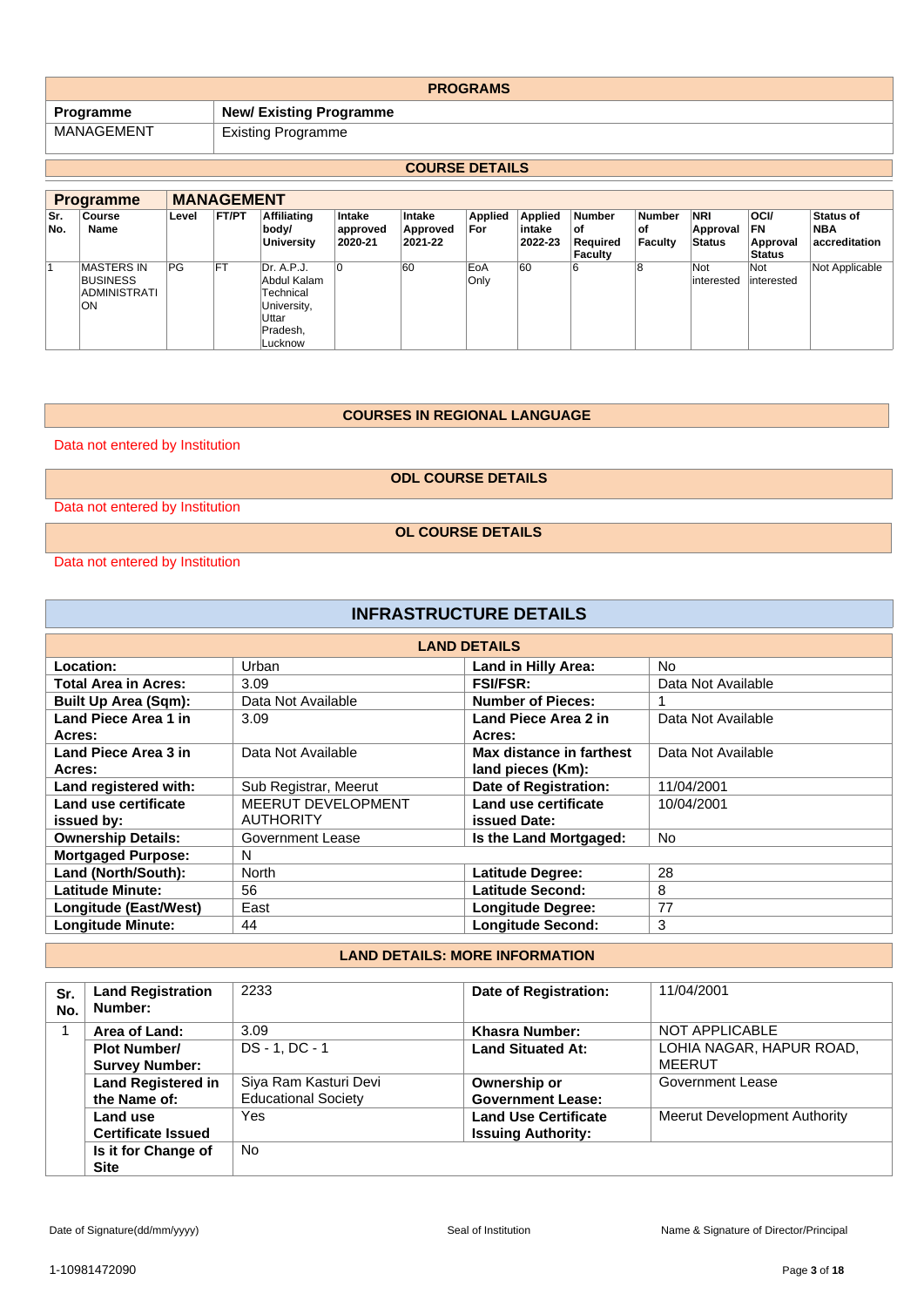|                                                                        |                    | <b>BUILDING DETAILS</b>                                                                                                                                   |      |
|------------------------------------------------------------------------|--------------------|-----------------------------------------------------------------------------------------------------------------------------------------------------------|------|
| <b>Building Status:</b>                                                | Available          | <b>Total built up Area</b><br>(ready) Sqm:                                                                                                                | 3750 |
| Activities in the building<br>other than courses<br>approved by AICTE: | <b>NO</b>          | <b>Whether Access</b><br><b>&amp;Circulation Area and</b><br><b>Toilet Area are</b><br>maintained as per<br><b>National Building Code</b><br>(NBC) Norms? | Yes  |
| <b>Total Carpet Instructional</b><br>Area (ready) -Sqm:                | 976.1              | <b>Total Carpet</b><br><b>Administrative Area</b><br>(ready) -Sqm:                                                                                        | 557  |
| <b>Access and Circulation</b><br>Area (Sqm):                           | Data Not Available | Total built up Area -Sqm<br>Planned:                                                                                                                      | 3843 |
| <b>Total Carpet Amenities</b><br>Area (ready) -Sqm:                    | 743                |                                                                                                                                                           |      |

#### **BUILDING DETAILS: MORE INFORMATION**

| Sr.<br>No.     | <b>Building Name:</b>                                            | Academic Block                      | <b>Building Approval</b><br>Number:                                       | $\mathbf{1}$       |
|----------------|------------------------------------------------------------------|-------------------------------------|---------------------------------------------------------------------------|--------------------|
| $\mathbf{1}$   | <b>Sanctioned Built</b><br>Up Area:                              | 1587                                | <b>Constructed Built Up</b><br>Area:                                      | 1344               |
|                | <b>Approved Carpet</b><br>Area-Instructional:                    | 6017                                | <b>Constructed Carpet Area-</b><br>Instructional:                         | 6017               |
|                | <b>Approved Carpet</b><br>Area-<br><b>Administrative:</b>        | 557                                 | <b>Constructed Carpet Area-</b><br>Administrative:                        | 557                |
|                | <b>Approved Carpet</b><br><b>Area- Amenities:</b>                | 743                                 | <b>Constructed Carpet Area-</b><br><b>Amenities:</b>                      | 743                |
|                | <b>Total Area</b><br>Approved:                                   | 3843                                | <b>Total Area Constructed:</b>                                            | 3750               |
|                | <b>Activities</b><br><b>Conducted in the</b><br><b>Building:</b> | PGDM APPROVED BY AICTE              | <b>Non AICTE Approved</b><br>courses running in the<br>Building (if any): | <b>NO</b>          |
|                | <b>Building Plan</b><br><b>Approving</b><br><b>Authority:</b>    | <b>Meerut Development Aughority</b> | <b>Building Plan Approval</b><br>Date:                                    | 22/12/2008         |
| Sr.<br>No.     | <b>Building Name:</b>                                            | <b>Hostel Block</b>                 | <b>Building Approval</b><br>Number:                                       | $\overline{2}$     |
| $\overline{2}$ | <b>Sanctioned Built</b><br>Up Area:                              | 1575                                | <b>Constructed Built Up</b><br>Area:                                      | 1344               |
|                | <b>Approved Carpet</b><br>Area-Instructional:                    | Data Not Available                  | <b>Constructed Carpet Area-</b><br>Instructional:                         | Data Not Available |
|                | <b>Approved Carpet</b><br>Area-<br><b>Administrative:</b>        | Data Not Available                  | <b>Constructed Carpet Area-</b><br><b>Administrative:</b>                 | Data Not Available |
|                | <b>Approved Carpet</b><br><b>Area-Amenities:</b>                 | 5120                                | <b>Constructed Carpet Area-</b><br><b>Amenities:</b>                      | 5120               |
|                | <b>Total Area</b><br>Approved:                                   | 5120                                | <b>Total Area Constructed:</b>                                            | 5120               |
|                | <b>Activities</b><br><b>Conducted in the</b><br><b>Building:</b> | <b>LODGING</b>                      | <b>Non AICTE Approved</b><br>courses running in the<br>Building (if any): | <b>NO</b>          |
|                | <b>Building Plan</b><br><b>Approving</b><br><b>Authority:</b>    | <b>Meerut Development Authority</b> | <b>Building Plan Approval</b><br>Date:                                    | 22/12/2008         |

| LABORATORY DETAILS                        |            |                                  |               |  |
|-------------------------------------------|------------|----------------------------------|---------------|--|
| Sr.<br>Masters In Business Administration |            |                                  |               |  |
|                                           |            |                                  |               |  |
|                                           |            |                                  |               |  |
| Course:                                   |            | ∟evel:                           | Post Graduate |  |
|                                           | Programme: | MANAGEMENT<br>Data Not Available | Department:   |  |

**LABORATORY DETAILS**

Г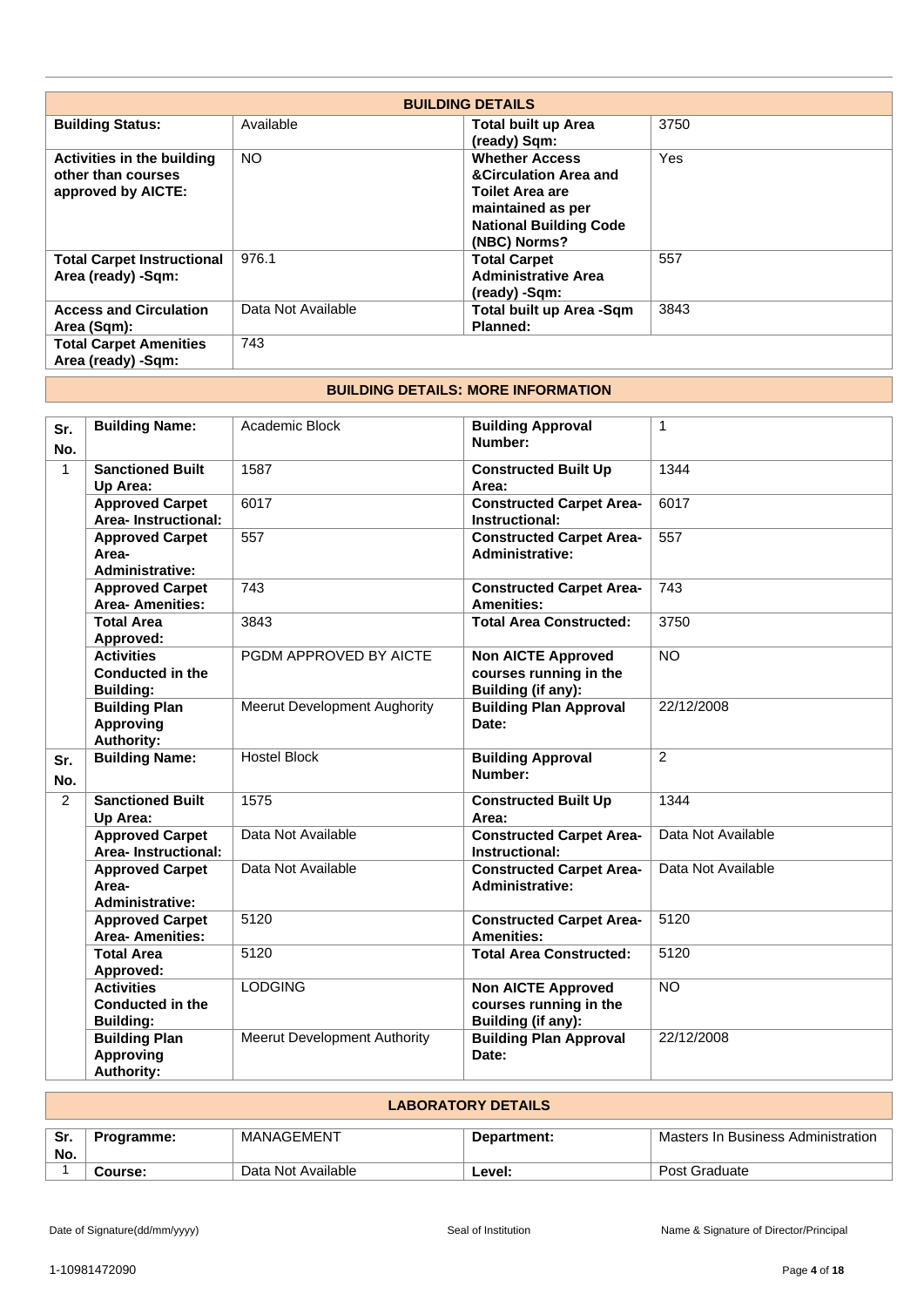| Name of the              | Computer Lab                                         | Is it Research lab for PG | Yes            |
|--------------------------|------------------------------------------------------|---------------------------|----------------|
| Laboratory:              |                                                      | Course(Y/N):              |                |
| <b>Major Equipments:</b> | Computer, Printer, Scanner,<br>Projector, Online Ups | <b>Building Name</b>      | ACADEMIC BLOCK |
| <b>Building Number</b>   |                                                      |                           |                |

#### **ADMINISTRATIVE AREA**

| Sr.<br>No.   | Room ID/ Name:                           | $\mathbf{1}$      | Room Type:                                                    | Principal Directors Office |
|--------------|------------------------------------------|-------------------|---------------------------------------------------------------|----------------------------|
| $\mathbf{1}$ | Area in Sqm:                             | 30                | <b>Building Name:</b>                                         | Academic Block             |
|              | <b>Building Number:</b>                  | $\mathbf{1}$      | <b>Readiness of Flooring</b>                                  | Ready                      |
|              | <b>Readiness of Wall</b><br>and Painting | Ready             | <b>Readiness of</b><br><b>Electrification and</b><br>Lighting | Ready                      |
|              | <b>Air Conditioning</b>                  | Available         | <b>Readiness of</b><br>furniture/fixtures                     | Ready                      |
| Sr.<br>No.   | Room ID/Name:                            | 10 <sup>10</sup>  | Room Type:                                                    | Housekeeping               |
| 2            | Area in Sqm:                             | 20                | <b>Building Name:</b>                                         | Academic Block             |
|              | <b>Building Number:</b>                  | 1                 | <b>Readiness of Flooring</b>                                  | Ready                      |
|              | <b>Readiness of Wall</b><br>and Painting | Ready             | <b>Readiness of</b><br><b>Electrification and</b><br>Lighting | Ready                      |
|              | <b>Air Conditioning</b>                  | Not Available     | <b>Readiness of</b><br>furniture/fixtures                     | Ready                      |
| Sr.<br>No.   | Room ID/ Name:                           | 11                | Room Type:                                                    | Pantry for Staff           |
| 3            | Area in Sqm:                             | 10                | <b>Building Name:</b>                                         | Academic Block             |
|              | <b>Building Number:</b>                  | $\mathbf{1}$      | Readiness of Flooring                                         | Ready                      |
|              | <b>Readiness of Wall</b><br>and Painting | Ready             | <b>Readiness of</b><br><b>Electrification and</b><br>Lighting | Ready                      |
|              | <b>Air Conditioning</b>                  | Not Available     | <b>Readiness of</b><br>furniture/fixtures                     | Ready                      |
| Sr.<br>No.   | Room ID/ Name:                           | 12                | Room Type:                                                    | <b>Exam Control Office</b> |
| 4            | Area in Sqm:                             | $\overline{30}$   | <b>Building Name:</b>                                         | Academic Block             |
|              | <b>Building Number:</b>                  | $\mathbf{1}$      | <b>Readiness of Flooring</b>                                  | Ready                      |
|              | <b>Readiness of Wall</b><br>and Painting | Ready             | <b>Readiness of</b><br><b>Electrification and</b><br>Lighting | Ready                      |
|              | <b>Air Conditioning</b>                  | Available         | <b>Readiness of</b><br>furniture/fixtures                     | Ready                      |
| Sr.<br>No.   | Room ID/ Name:                           | 13                | Room Type:                                                    | <b>Placement Office</b>    |
| 5            | Area in Sqm:                             | 30                | <b>Building Name:</b>                                         | Academic Block             |
|              | <b>Building Number:</b>                  | 1                 | <b>Readiness of Flooring</b>                                  | Ready                      |
|              | <b>Readiness of Wall</b><br>and Painting | Ready             | <b>Readiness of</b><br><b>Electrification and</b><br>Lighting | Ready                      |
|              | <b>Air Conditioning</b>                  | Available         | <b>Readiness of</b><br>furniture/fixtures                     | Ready                      |
| Sr.<br>No.   | Room ID/Name:                            | 14                | Room Type:                                                    | Security                   |
| 6            | Area in Sqm:                             | 48                | <b>Building Name:</b>                                         | Guard Room                 |
|              | <b>Building Number:</b>                  | <b>GUARD ROOM</b> | <b>Readiness of Flooring</b>                                  | Ready                      |
|              | <b>Readiness of Wall</b><br>and Painting | Ready             | <b>Readiness of</b><br><b>Electrification and</b><br>Lighting | Ready                      |
|              | <b>Air Conditioning</b>                  | Not Available     | <b>Readiness of</b><br>furniture/fixtures                     | Ready                      |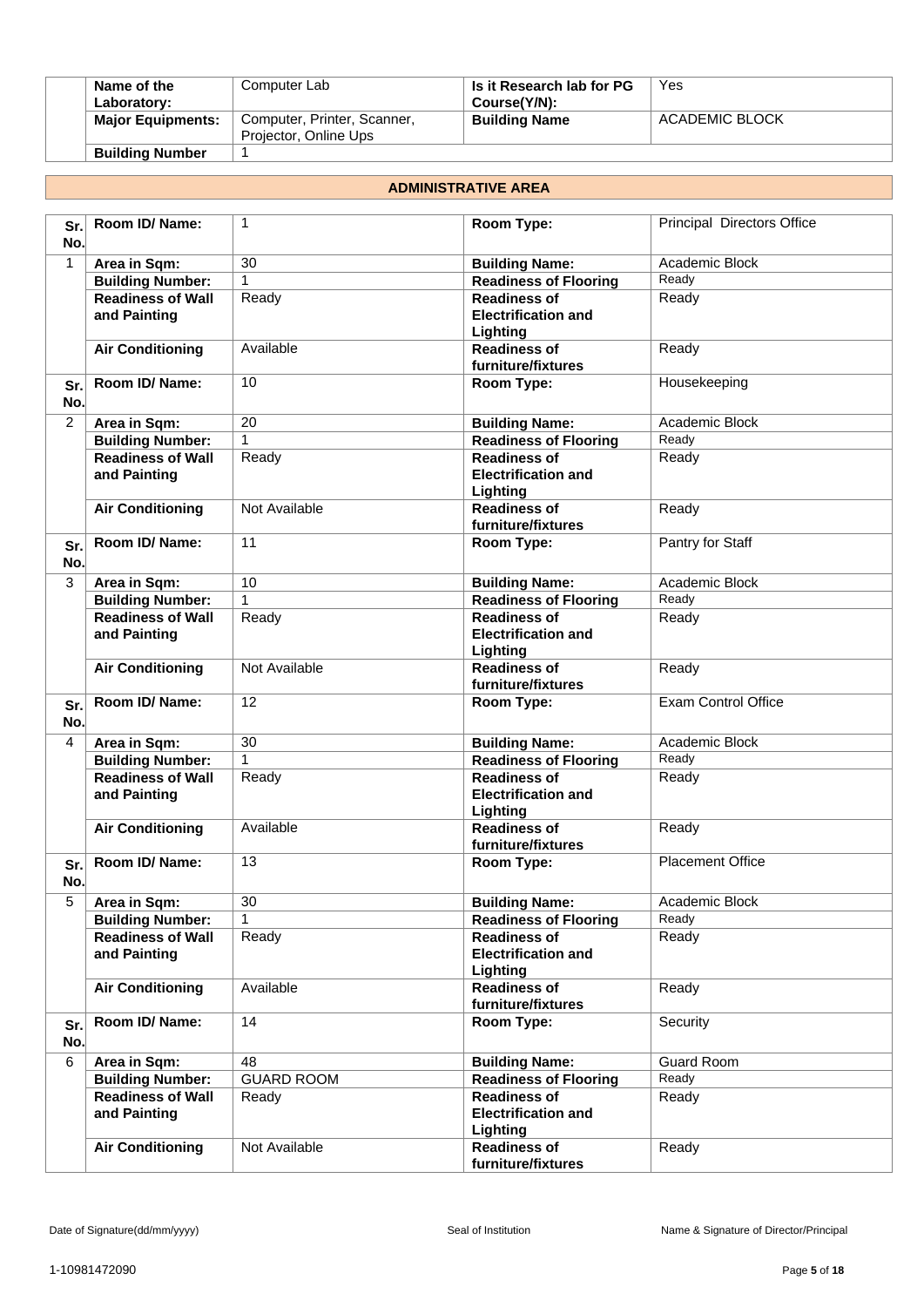| Sr.<br>No.     | Room ID/ Name:                           | $\overline{2}$ | Room Type:                                                    | <b>Board Room</b>        |
|----------------|------------------------------------------|----------------|---------------------------------------------------------------|--------------------------|
| $\overline{7}$ | Area in Sqm:                             | 31             | <b>Building Name:</b>                                         | Academic Block           |
|                | <b>Building Number:</b>                  | 1              | <b>Readiness of Flooring</b>                                  | Ready                    |
|                | <b>Readiness of Wall</b><br>and Painting | Ready          | <b>Readiness of</b><br><b>Electrification and</b><br>Lighting | Ready                    |
|                | <b>Air Conditioning</b>                  | Available      | <b>Readiness of</b><br>furniture/fixtures                     | Ready                    |
| Sr.<br>No.     | Room ID/ Name:                           | 3              | Room Type:                                                    | Office All Inclusive     |
| 8              | Area in Sqm:                             | 177            | <b>Building Name:</b>                                         | Academic Block           |
|                | <b>Building Number:</b>                  | 1              | <b>Readiness of Flooring</b>                                  | Ready                    |
|                | <b>Readiness of Wall</b>                 | Ready          | <b>Readiness of</b>                                           | Ready                    |
|                | and Painting                             |                | <b>Electrification and</b><br>Lighting                        |                          |
|                | <b>Air Conditioning</b>                  | Available      | <b>Readiness of</b><br>furniture/fixtures                     | Ready                    |
| Sr.<br>No.     | Room ID/ Name:                           | 4              | Room Type:                                                    | <b>Department Office</b> |
| 9              | Area in Sqm:                             | 65             | <b>Building Name:</b>                                         | Academic Block           |
|                | <b>Building Number:</b>                  | 1              | <b>Readiness of Flooring</b>                                  | Ready                    |
|                | <b>Readiness of Wall</b><br>and Painting | Ready          | <b>Readiness of</b><br><b>Electrification and</b><br>Lighting | Ready                    |
|                | <b>Air Conditioning</b>                  | Available      | <b>Readiness of</b><br>furniture/fixtures                     | Ready                    |
| Sr.<br>No.     | Room ID/Name:                            | 5              | Room Type:                                                    | Cabin for Head of Dept   |
| 10             | Area in Sqm:                             | 23             | <b>Building Name:</b>                                         | Academic Block           |
|                | <b>Building Number:</b>                  | $\mathbf{1}$   | <b>Readiness of Flooring</b>                                  | Ready                    |
|                | <b>Readiness of Wall</b>                 | Ready          | <b>Readiness of</b>                                           | Ready                    |
|                | and Painting                             |                | <b>Electrification and</b><br>Lighting                        |                          |
|                | <b>Air Conditioning</b>                  | Available      | <b>Readiness of</b><br>furniture/fixtures                     | Ready                    |
| Sr.<br>No.     | Room ID/ Name:                           | 6              | Room Type:                                                    | Faculty Room             |
| 11             | Area in Sqm:                             | 91             | <b>Building Name:</b>                                         | Academic Block           |
|                | <b>Building Number:</b>                  | $\mathbf{1}$   | <b>Readiness of Flooring</b>                                  | Ready                    |
|                | <b>Readiness of Wall</b><br>and Painting | Ready          | <b>Readiness of</b><br><b>Electrification and</b><br>Lighting | Ready                    |
|                | <b>Air Conditioning</b>                  | Available      | <b>Readiness of</b><br>furniture/fixtures                     | Ready                    |
| Sr.<br>No.     | Room ID/ Name:                           | $\overline{7}$ | Room Type:                                                    | <b>Central Store</b>     |
| 12             | Area in Sqm:                             | 48             | <b>Building Name:</b>                                         | Academic Block           |
|                | <b>Building Number:</b>                  | 1              | <b>Readiness of Flooring</b>                                  | Ready                    |
|                | <b>Readiness of Wall</b><br>and Painting | Ready          | <b>Readiness of</b><br><b>Electrification and</b><br>Lighting | Ready                    |
|                | <b>Air Conditioning</b>                  | Not Available  | <b>Readiness of</b><br>furniture/fixtures                     | Ready                    |
| Sr.<br>No.     | Room ID/ Name:                           | 8              | Room Type:                                                    | Maintenance              |
| 13             | Area in Sqm:                             | 10             | <b>Building Name:</b>                                         | Academic Block           |
|                | <b>Building Number:</b>                  | 1              | <b>Readiness of Flooring</b>                                  | Ready                    |
|                | <b>Readiness of Wall</b><br>and Painting | Ready          | <b>Readiness of</b><br><b>Electrification and</b><br>Lighting | Ready                    |
|                | <b>Air Conditioning</b>                  | Not Available  | <b>Readiness of</b>                                           | Ready                    |
|                |                                          |                |                                                               |                          |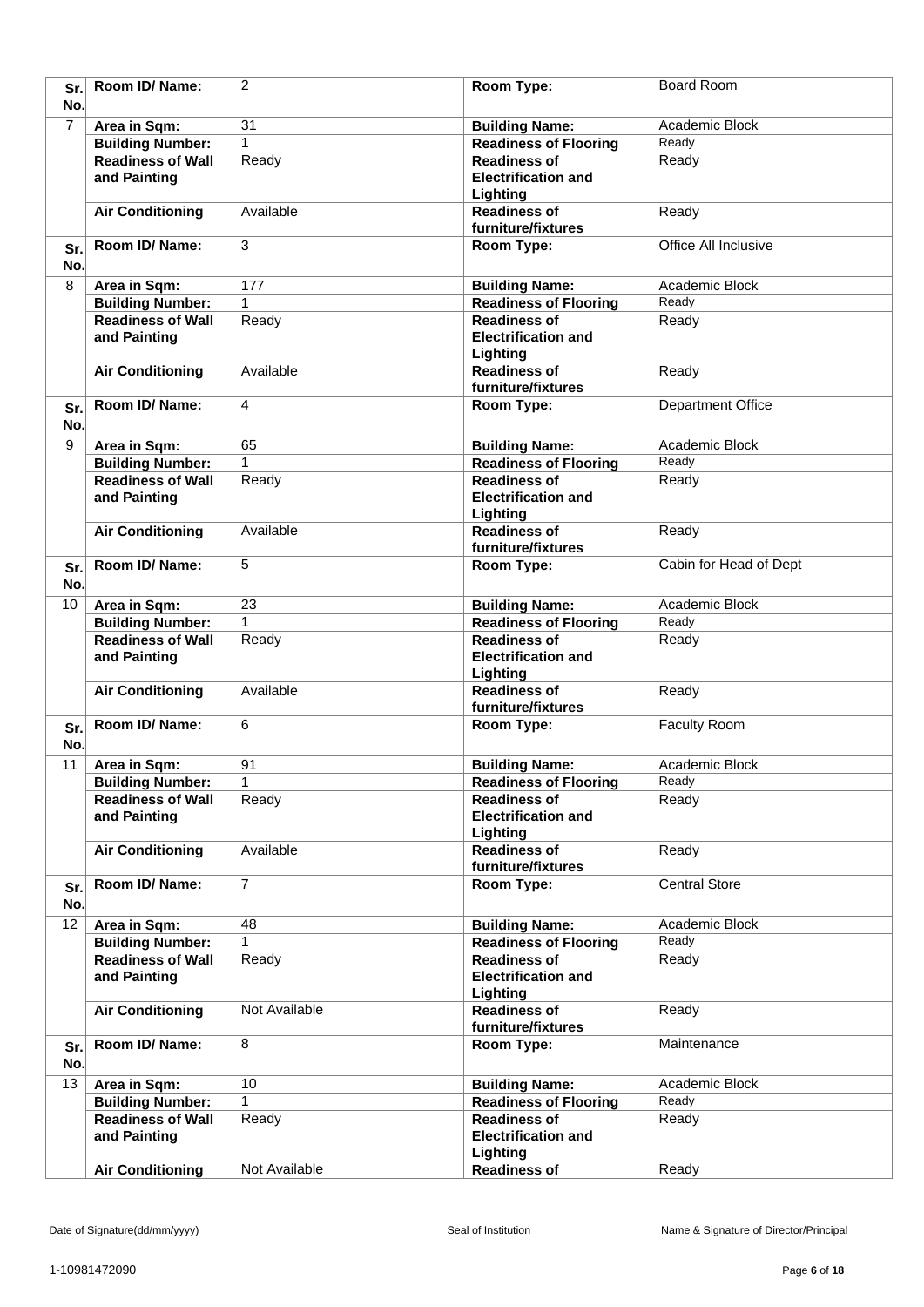|     |                          |               | furniture/fixtures           |                       |
|-----|--------------------------|---------------|------------------------------|-----------------------|
| Sr. | Room ID/ Name:           | 9             | Room Type:                   | <b>Reception Area</b> |
| No. |                          |               |                              |                       |
| 14  | Area in Sqm:             | 250           | <b>Building Name:</b>        | Academic Block        |
|     | <b>Building Number:</b>  |               | <b>Readiness of Flooring</b> | Ready                 |
|     | <b>Readiness of Wall</b> | Ready         | <b>Readiness of</b>          | Ready                 |
|     | and Painting             |               | <b>Electrification and</b>   |                       |
|     |                          |               | Lighting                     |                       |
|     | <b>Air Conditioning</b>  | Not Available | <b>Readiness of</b>          | Ready                 |
|     |                          |               | furniture/fixtures           |                       |

#### **AMENITIES AREA**

| Sr.<br>No.   | Room ID/Name:                            | $\mathbf{1}$       | Room Type:                                                    | Cafeteria                |
|--------------|------------------------------------------|--------------------|---------------------------------------------------------------|--------------------------|
| $\mathbf{1}$ | Area in Sqm:                             | 315                | <b>Building Name:</b>                                         | <b>CAFETERIA</b>         |
|              | <b>Building Number:</b>                  | <b>CAFETERIA</b>   | <b>Readiness of Flooring</b>                                  | Ready                    |
|              | <b>Readiness of Wall</b><br>and Painting | Ready              | <b>Readiness of</b><br><b>Electrification and</b><br>Lighting | Ready                    |
|              | <b>Air Conditioning</b>                  | Not Available      | <b>Readiness of</b><br>furniture/fixtures                     | Ready                    |
| Sr.<br>No.   | Room ID/ Name:                           | 11                 | Room Type:                                                    | <b>Guest House</b>       |
| 2            | Area in Sqm:                             | 200                | <b>Building Name:</b>                                         | <b>GUEST HOUSE</b>       |
|              | <b>Building Number:</b>                  | <b>GUEST HOUSE</b> | <b>Readiness of Flooring</b>                                  | Ready                    |
|              | <b>Readiness of Wall</b><br>and Painting | Ready              | <b>Readiness of</b><br><b>Electrification and</b><br>Lighting | Ready                    |
|              | <b>Air Conditioning</b>                  | Available          | <b>Readiness of</b><br>furniture/fixtures                     | Ready                    |
| Sr.<br>No.   | Room ID/ Name:                           | $\overline{2}$     | Room Type:                                                    | Auditorium               |
| 3            | Area in Sqm:                             | 1536               | <b>Building Name:</b>                                         | <b>OPEN AMPHITHEATER</b> |
|              | <b>Building Number:</b>                  | AMPHITHEATER       | <b>Readiness of Flooring</b>                                  | Ready                    |
|              | <b>Readiness of Wall</b><br>and Painting | Ready              | <b>Readiness of</b><br><b>Electrification and</b><br>Lighting | Ready                    |
|              | <b>Air Conditioning</b>                  | Not Available      | <b>Readiness of</b><br>furniture/fixtures                     | Ready                    |
| Sr.<br>No.   | Room ID/ Name:                           | 3                  | Room Type:                                                    | Boys' Hostel             |
| 4            | Area in Sqm:                             | 3000               | <b>Building Name:</b>                                         | HOSTEL BLOCK             |
|              | <b>Building Number:</b>                  | 2                  | <b>Readiness of Flooring</b>                                  | Ready                    |
|              | <b>Readiness of Wall</b><br>and Painting | Ready              | <b>Readiness of</b><br><b>Electrification and</b><br>Lighting | Ready                    |
|              | <b>Air Conditioning</b>                  | Available          | <b>Readiness of</b><br>furniture/fixtures                     | Ready                    |
| Sr.<br>No.   | Room ID/ Name:                           | $\overline{4}$     | Room Type:                                                    | Girls' Hostel            |
| 5            | Area in Sqm:                             | 2060               | <b>Building Name:</b>                                         | HOSTEL BLOCK             |
|              | <b>Building Number:</b>                  | $\overline{c}$     | <b>Readiness of Flooring</b>                                  | Ready                    |
|              | <b>Readiness of Wall</b><br>and Painting | Ready              | <b>Readiness of</b><br><b>Electrification and</b><br>Lighting | Ready                    |
|              | <b>Air Conditioning</b>                  | Available          | <b>Readiness of</b><br>furniture/fixtures                     | Ready                    |
| Sr.<br>No.   | Room ID/Name:                            | 5                  | Room Type:                                                    | <b>Stationery Store</b>  |
| 6            | Area in Sqm:                             | 16                 | <b>Building Name:</b>                                         | ACADEMIC BLOCK           |
|              | <b>Building Number:</b>                  | 1                  | <b>Readiness of Flooring</b>                                  | Ready                    |
|              | <b>Readiness of Wall</b><br>and Painting | Ready              | <b>Readiness of</b><br><b>Electrification and</b>             | Ready                    |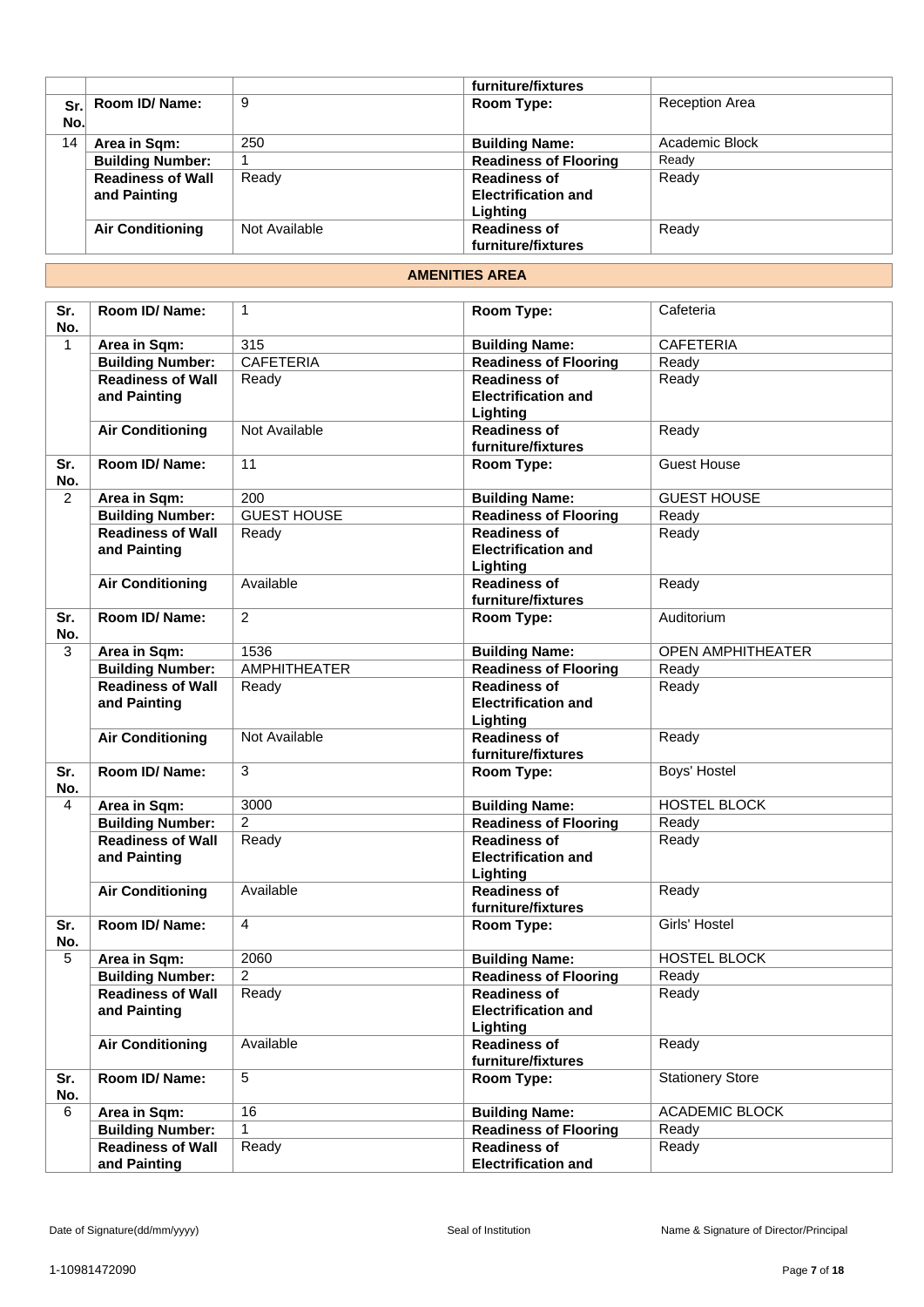|                |                                          |                 | Lighting                                                      |                          |
|----------------|------------------------------------------|-----------------|---------------------------------------------------------------|--------------------------|
|                | <b>Air Conditioning</b>                  | Not Available   | <b>Readiness of</b>                                           | Ready                    |
|                |                                          |                 | furniture/fixtures                                            |                          |
| Sr.<br>No.     | Room ID/Name:                            | 6               | <b>Room Type:</b>                                             | <b>Toilet</b>            |
| $\overline{7}$ | Area in Sqm:                             | 159             | <b>Building Name:</b>                                         | <b>ACADEMIC BLOCK</b>    |
|                | <b>Building Number:</b>                  | $\mathbf{1}$    | <b>Readiness of Flooring</b>                                  | Ready                    |
|                | <b>Readiness of Wall</b><br>and Painting | Ready           | <b>Readiness of</b><br><b>Electrification and</b><br>Lighting | Ready                    |
|                | <b>Air Conditioning</b>                  | Not Available   | <b>Readiness of</b><br>furniture/fixtures                     | Ready                    |
| Sr.<br>No.     | Room ID/Name:                            | $\overline{7}$  | Room Type:                                                    | Boys Common Room         |
| 8              | Area in Sqm:                             | 107             | <b>Building Name:</b>                                         | <b>ACADEMIC BLOCK</b>    |
|                | <b>Building Number:</b>                  | $\mathbf{1}$    | <b>Readiness of Flooring</b>                                  | Ready                    |
|                | <b>Readiness of Wall</b><br>and Painting | Ready           | <b>Readiness of</b><br><b>Electrification and</b><br>Lighting | Ready                    |
|                | <b>Air Conditioning</b>                  | Planned         | <b>Readiness of</b><br>furniture/fixtures                     | Ready                    |
| Sr.<br>No.     | Room ID/Name:                            | 8               | Room Type:                                                    | <b>Girls Common Room</b> |
| 9              | Area in Sqm:                             | 107             | <b>Building Name:</b>                                         | <b>ACADEMIC BLOCK</b>    |
|                | <b>Building Number:</b>                  | $\mathbf{1}$    | <b>Readiness of Flooring</b>                                  | Ready                    |
|                | <b>Readiness of Wall</b><br>and Painting | Ready           | <b>Readiness of</b><br><b>Electrification and</b><br>Lighting | Ready                    |
|                | <b>Air Conditioning</b>                  | Planned         | <b>Readiness of</b><br>furniture/fixtures                     | Ready                    |
| Sr.<br>No.     | Room ID/Name:                            | 9               | Room Type:                                                    | First aid cum Sick Room  |
| 10             | Area in Sqm:                             | $\overline{28}$ | <b>Building Name:</b>                                         | <b>HOSTEL BLOCK</b>      |
|                | <b>Building Number:</b>                  | $\overline{2}$  | <b>Readiness of Flooring</b>                                  | Ready                    |
|                | <b>Readiness of Wall</b><br>and Painting | Ready           | <b>Readiness of</b><br><b>Electrification and</b><br>Lighting | Ready                    |
|                | <b>Air Conditioning</b>                  | Planned         | <b>Readiness of</b><br>furniture/fixtures                     | Ready                    |

# **CIRCULATION AREA**

| Sr.<br>No.   | Area Type                              | Corridors                   | <b>Average Carpet Area:</b> | 2020            |
|--------------|----------------------------------------|-----------------------------|-----------------------------|-----------------|
| $\mathbf{1}$ | <b>Flooring</b>                        | Yes                         | <b>Painting Done</b>        | Ready           |
|              | <b>Electrification</b><br>and Lighting | Ready                       | <b>Building Name:</b>       | <b>ACADEMIC</b> |
|              | <b>Building</b><br>Number:             | 1                           |                             |                 |
| Sr.<br>No.   | Area Type                              | Other Areas (in Sq m)       | <b>Average Carpet Area:</b> | 998             |
| 2            | <b>Flooring</b>                        | <b>Yes</b>                  | <b>Painting Done</b>        | Ready           |
|              | <b>Electrification</b><br>and Lighting | Ready                       | <b>Building Name:</b>       | <b>OTHER</b>    |
|              | <b>Building</b><br>Number:             | 3                           |                             |                 |
| Sr.<br>No.   | Area Type                              | Other Common Area (in Sq m) | <b>Average Carpet Area:</b> | 391             |
| 3            | <b>Flooring</b>                        | Yes                         | <b>Painting Done</b>        | Ready           |
|              | <b>Electrification</b><br>and Lighting | Ready                       | <b>Building Name:</b>       | <b>MESS</b>     |
|              | <b>Building</b><br>Number:             | $\overline{4}$              |                             |                 |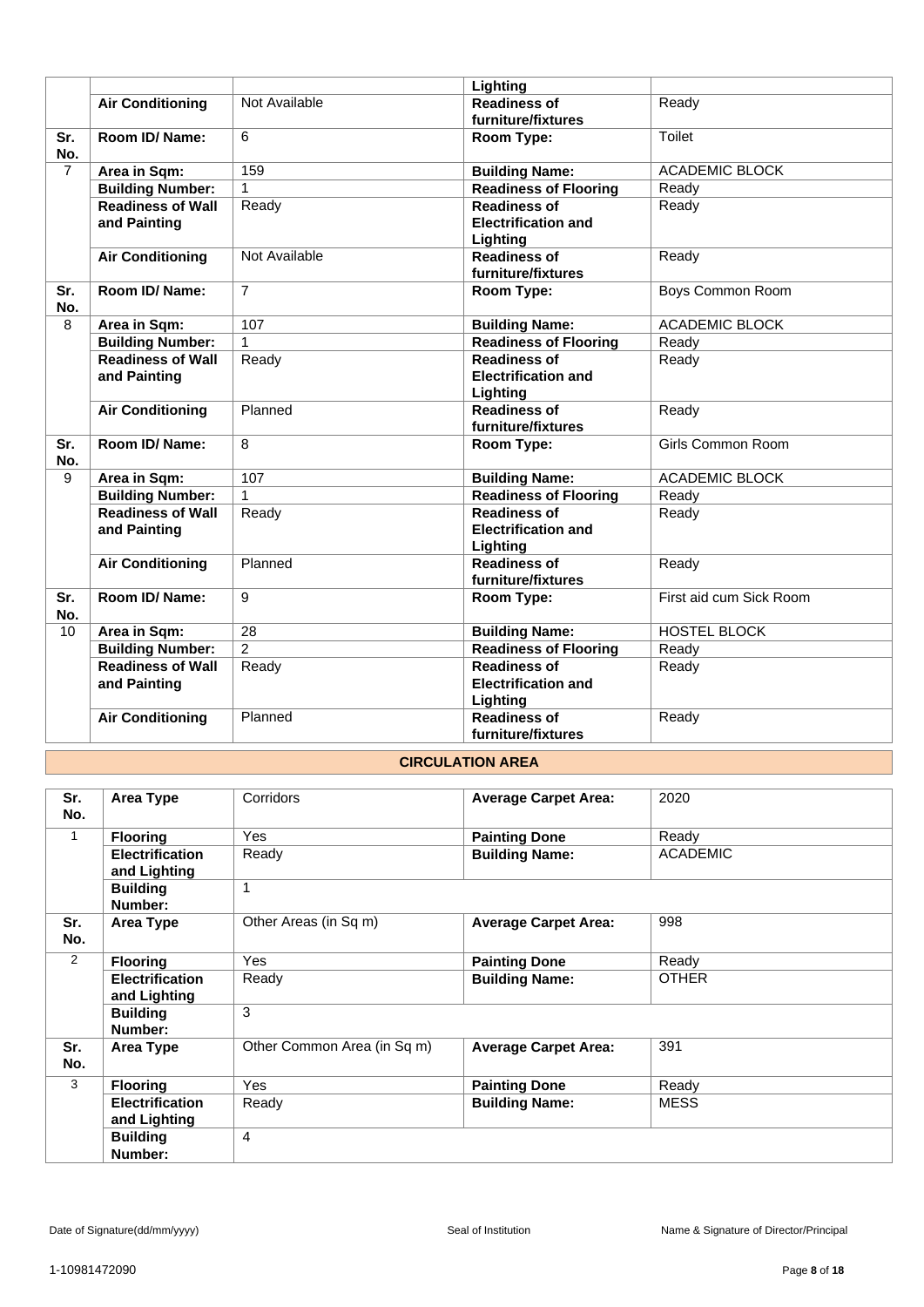#### **INSTRUCTIONAL AREA**

| Sr.<br>No.     | Programme                                                 | <b>MANAGEMENT</b>          | Level                                                         | POST GRADUATE         |
|----------------|-----------------------------------------------------------|----------------------------|---------------------------------------------------------------|-----------------------|
| $\mathbf{1}$   | Room Type                                                 | Classroom                  | Room ID/Name                                                  | $\mathbf{1}$          |
|                | Area of Room in<br>Sqm                                    | 107                        | <b>Building Name</b>                                          | <b>ACADEMIC BLOCK</b> |
|                | <b>Building Number</b>                                    | $\mathbf{1}$               | <b>Readiness of Flooring</b>                                  | Ready                 |
|                | <b>Readiness of</b>                                       | Ready                      | <b>Readiness of</b>                                           | Ready                 |
|                | <b>Wall and</b><br><b>Painting</b>                        |                            | <b>Electrification and</b><br>Lighting                        |                       |
|                | <b>Readiness of</b><br>furniture/fixtures                 | Ready                      | <b>Air Conditioning</b>                                       | Available             |
| Sr.<br>No.     | Programme                                                 | MANAGEMENT                 | Level                                                         | POST GRADUATE         |
| $\overline{2}$ | Room Type                                                 | Classroom                  | Room ID/Name                                                  | $\overline{2}$        |
|                | Area of Room in<br>Sqm                                    | 107                        | <b>Building Name</b>                                          | <b>ACADEMIC BLOCK</b> |
|                | <b>Building Number</b>                                    | 1                          | <b>Readiness of Flooring</b>                                  | Ready                 |
|                | <b>Readiness of</b><br><b>Wall and</b><br><b>Painting</b> | Ready                      | <b>Readiness of</b><br><b>Electrification and</b><br>Lighting | Ready                 |
|                | <b>Readiness of</b><br>furniture/fixtures                 | Ready                      | <b>Air Conditioning</b>                                       | Planned               |
| Sr.<br>No.     | Programme                                                 | MANAGEMENT                 | Level                                                         | POST GRADUATE         |
| 3              | Room Type                                                 | Classroom                  | Room ID/Name                                                  | 3                     |
|                | Area of Room in<br>Sqm                                    | 107                        | <b>Building Name</b>                                          | <b>ACADEMIC BLOCK</b> |
|                | <b>Building Number</b>                                    | $\mathbf{1}$               | <b>Readiness of Flooring</b>                                  | Ready                 |
|                | <b>Readiness of</b>                                       | Ready                      | <b>Readiness of</b>                                           | Ready                 |
|                | <b>Wall and</b><br><b>Painting</b>                        |                            | <b>Electrification and</b><br>Lighting                        |                       |
|                | <b>Readiness of</b><br>furniture/fixtures                 | Ready                      | <b>Air Conditioning</b>                                       | Planned               |
| Sr.<br>No.     | Programme                                                 | MANAGEMENT                 | Level                                                         | POST GRADUATE         |
| $\overline{4}$ | <b>Room Type</b>                                          | Classroom                  | Room ID/Name                                                  | 4                     |
|                | Area of Room in<br>Sqm                                    | 107                        | <b>Building Name</b>                                          | <b>ACADEMIC BLOCK</b> |
|                | <b>Building Number</b>                                    | $\mathbf{1}$               | <b>Readiness of Flooring</b>                                  | Ready                 |
|                | <b>Readiness of</b><br><b>Wall and</b><br><b>Painting</b> | Ready                      | <b>Readiness of</b><br><b>Electrification and</b><br>Lighting | Ready                 |
|                | <b>Readiness of</b><br>furniture/fixtures                 | Ready                      | <b>Air Conditioning</b>                                       | Planned               |
| Sr.<br>No.     | Programme                                                 | MANAGEMENT                 | Level                                                         | POST GRADUATE         |
| $\overline{5}$ | <b>Room Type</b>                                          | <b>Computer Laboratory</b> | Room ID/Name                                                  | <b>CLAB</b>           |
|                | Area of Room in<br>Sqm                                    | 156                        | <b>Building Name</b>                                          | <b>ACADEMIC BLOCK</b> |
|                | <b>Building Number</b>                                    | $\mathbf{1}$               | <b>Readiness of Flooring</b>                                  | Ready                 |
|                | <b>Readiness of</b><br><b>Wall and</b><br><b>Painting</b> | Ready                      | <b>Readiness of</b><br><b>Electrification and</b><br>Lighting | Ready                 |
|                | <b>Readiness of</b><br>furniture/fixtures                 | Ready                      | <b>Air Conditioning</b>                                       | Available             |
| Sr.<br>No.     | Programme                                                 | MANAGEMENT                 | Level                                                         | POST GRADUATE         |
| 6              | Room Type                                                 | Seminar Hall               | Room ID/Name                                                  | $\overline{SH1}$      |
|                | Area of Room in                                           | 135                        | <b>Building Name</b>                                          | ACADEMIC BLOCK        |
|                | Sqm                                                       |                            |                                                               |                       |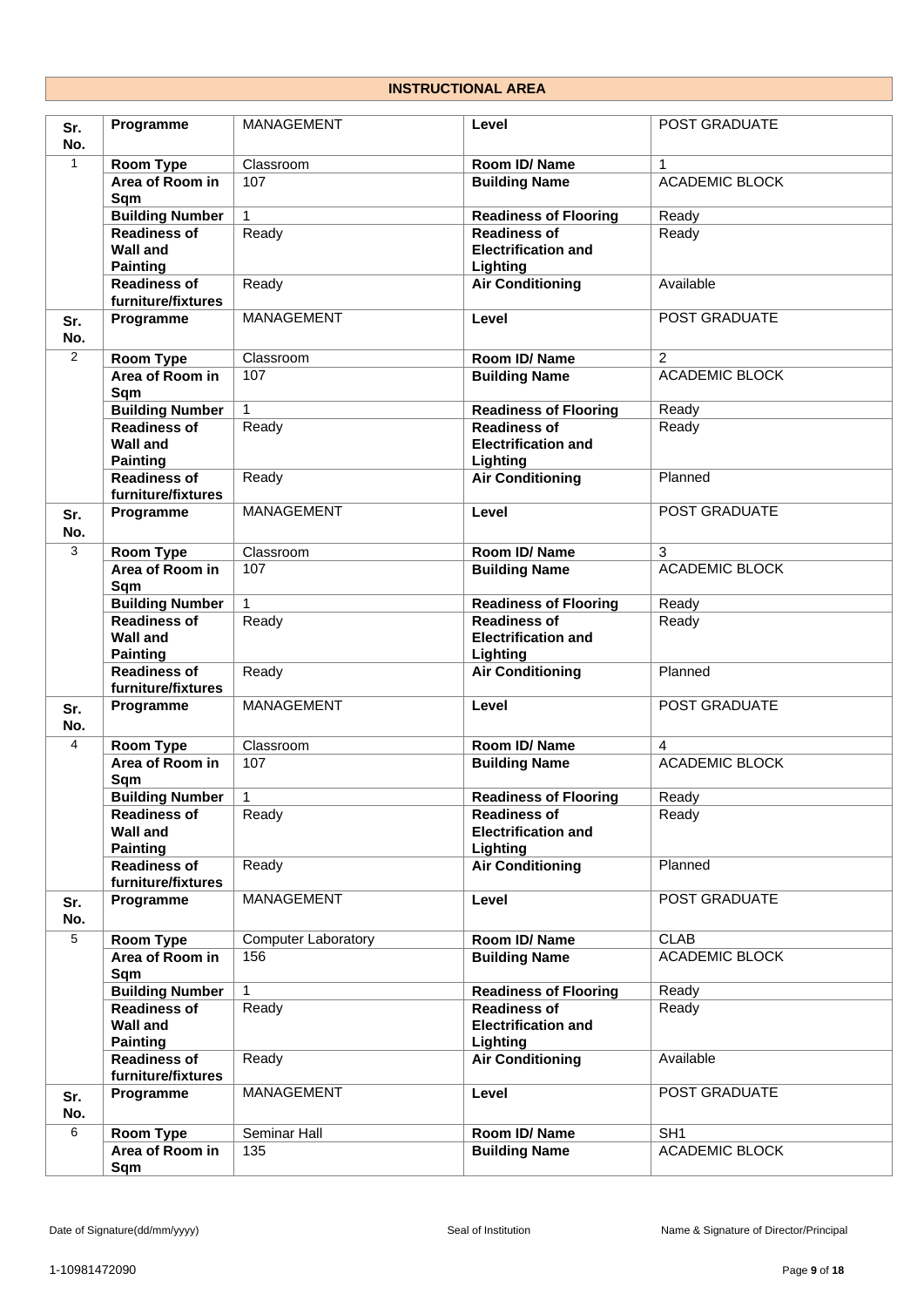|                | <b>Building Number</b> |                      | <b>Readiness of Flooring</b> | Ready                 |
|----------------|------------------------|----------------------|------------------------------|-----------------------|
|                | <b>Readiness of</b>    | Ready                | <b>Readiness of</b>          | Ready                 |
|                | Wall and               |                      | <b>Electrification and</b>   |                       |
|                | <b>Painting</b>        |                      | Lighting                     |                       |
|                | <b>Readiness of</b>    | Ready                | <b>Air Conditioning</b>      | Available             |
|                | furniture/fixtures     |                      |                              |                       |
| Sr.            | Programme              | <b>MANAGEMENT</b>    | Level                        | <b>POST GRADUATE</b>  |
| No.            |                        |                      |                              |                       |
| $\overline{7}$ | <b>Room Type</b>       | <b>Tutorial Room</b> | Room ID/Name                 | T <sub>1</sub>        |
|                | Area of Room in        | 107                  | <b>Building Name</b>         | <b>ACADEMIC BLOCK</b> |
|                | Sam                    |                      |                              |                       |
|                | <b>Building Number</b> |                      | <b>Readiness of Flooring</b> | Ready                 |
|                | <b>Readiness of</b>    | Ready                | <b>Readiness of</b>          | Ready                 |
|                | Wall and               |                      | <b>Electrification and</b>   |                       |
|                | <b>Painting</b>        |                      | Lighting                     |                       |
|                | <b>Readiness of</b>    | Ready                | <b>Air Conditioning</b>      | Planned               |
|                | furniture/fixtures     |                      |                              |                       |

#### **INSTRUCTIONAL AREA** – **COMMON FACILITIES**

| Sr.<br>No. | Room Type:                                                | <b>Computer Center</b> | Room ID/ Name:                                                | <b>CLAB</b> |
|------------|-----------------------------------------------------------|------------------------|---------------------------------------------------------------|-------------|
| 1          | Area of Room in<br>Sqm:                                   | 156                    | <b>Readiness of Flooring:</b>                                 | Ready       |
|            | <b>Readiness of</b><br><b>Wall and</b><br><b>Painting</b> | Ready                  | <b>Readiness of</b><br><b>Electrification and</b><br>Lighting | Ready       |
|            | <b>Readiness of</b><br>furniture/fixtures                 | Ready                  | <b>Air Conditioning</b>                                       | Available   |
|            | <b>Building Name</b>                                      | <b>ACADEMIC BLOCK</b>  | <b>Building Number:</b>                                       |             |
| Sr.<br>No. | Room Type:                                                | Library&Reading Room   | Room ID/ Name:                                                | <b>LIB</b>  |
| 2          | Area of Room in<br>Sqm:                                   | 113                    | <b>Readiness of Flooring:</b>                                 | Ready       |
|            | <b>Readiness of</b><br><b>Wall and</b><br><b>Painting</b> | Ready                  | <b>Readiness of</b><br><b>Electrification and</b><br>Lighting | Ready       |
|            | <b>Readiness of</b><br>furniture/fixtures                 | Ready                  | <b>Air Conditioning</b>                                       | Available   |
|            | <b>Building Name</b>                                      | ACADEMIC BLOCK         | <b>Building Number:</b>                                       | 1           |

#### **HOSTEL FACILITIES**

| Sr.<br>No. | <b>Whether Hostel</b><br>facility<br>Available(Y/N)? | Yes | Girl's Hostel (Y/N):         | Yes |
|------------|------------------------------------------------------|-----|------------------------------|-----|
|            | No. of Rooms:                                        | 66  | <b>Hostel Capacity:</b>      | 145 |
|            | <b>Boy's Hostel:</b>                                 |     | No. of Rooms for Boys?       | -81 |
|            | <b>Total Capacity:</b>                               | 177 | <b>Apply for Site Change</b> | No  |
|            | <b>Location</b>                                      |     | <b>Hostel Facility</b>       |     |

### **COMPUTATIONAL FACILITIES**

| <b>PCs/Laptop exclusively</b>  | 60       | PCs/Laptop available in        | 10       |
|--------------------------------|----------|--------------------------------|----------|
| available to students:         |          | Library:                       |          |
| PCs/Laptop available in        | 10       | <b>PCs/Laptop available to</b> | 5        |
| <b>Administrative Office:</b>  |          | <b>Faculty Members:</b>        |          |
| Number of PCs/Laptop in        | $\Omega$ | Internet Bandwidth in          | 100      |
| language lab:                  |          | Mbps:                          |          |
| <b>Number of Legal</b>         | 12       | <b>Printers available to</b>   | 10       |
| <b>Application software:</b>   |          | student:                       |          |
| <b>Number of A1 Size Color</b> | $\Omega$ | <b>Number of Legal System</b>  | 4        |
| <b>Printers:</b>               |          | software:                      |          |
| <b>Number of Open Source</b>   | 10       | <b>Number of Proprietary</b>   | $\Omega$ |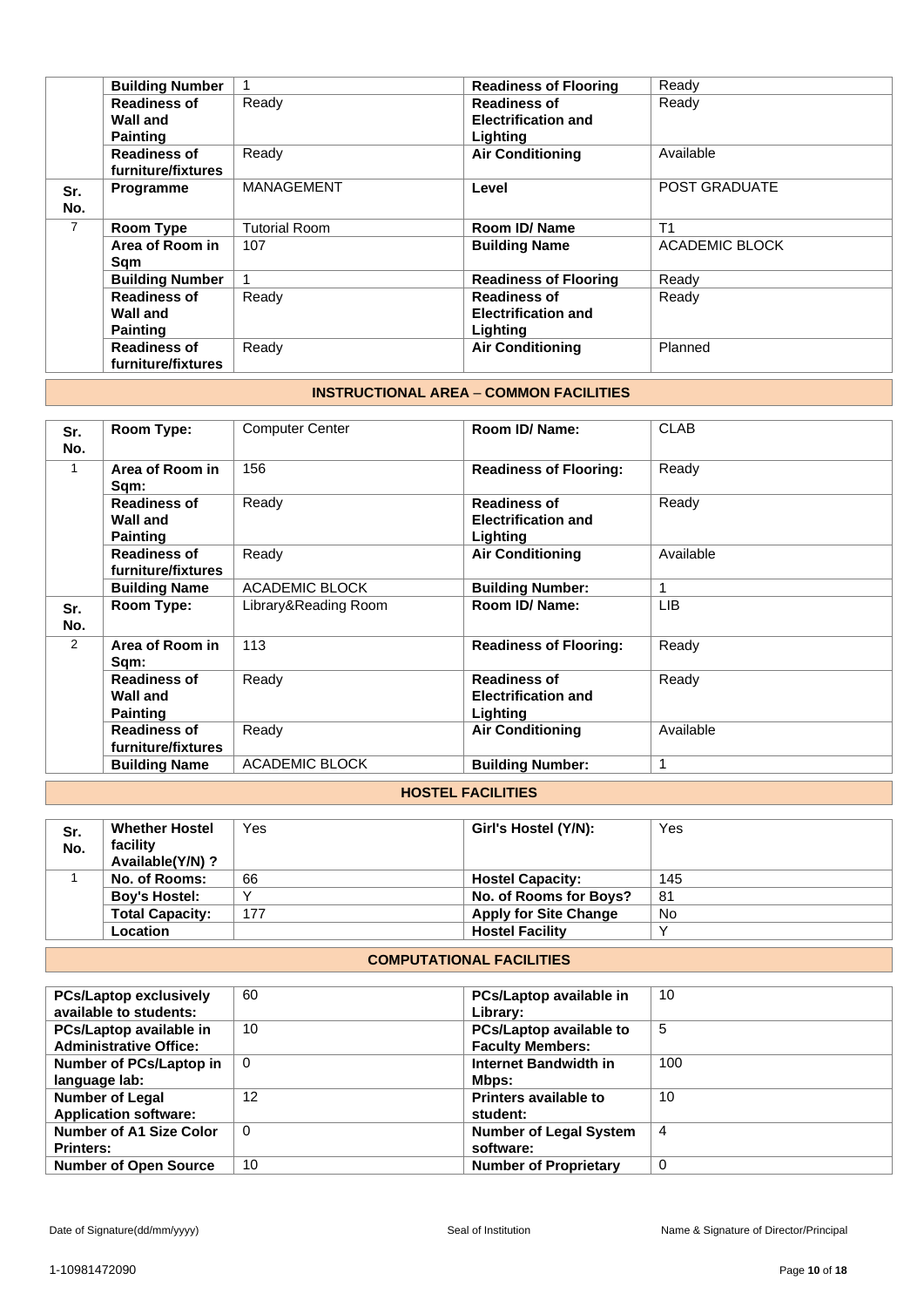| <b>Software</b>                                                                                 |                                         |                                                                          |                    |  |  |  |
|-------------------------------------------------------------------------------------------------|-----------------------------------------|--------------------------------------------------------------------------|--------------------|--|--|--|
|                                                                                                 | <b>SOLAR PANEL INSTALLATION DETAILS</b> |                                                                          |                    |  |  |  |
| <b>Total land available</b><br>(Sqm):                                                           | Data Not Available                      | No. of buildings with roof<br>tops:                                      | Data Not Available |  |  |  |
| Land available for placing<br>solar photovoltaic panels<br>$(Sqm)$ :                            | Data Not Available                      | <b>Annual electricity</b><br>consumption No. of units<br>during 2021-22: | Data Not Available |  |  |  |
| Total approximate roof-<br>top area available for<br>placing solar<br>photovoltaic panel (Sqm): | Data Not Available                      | Average rate per unit<br>paid during 2021-22 (Rs. /<br>unit):            | Data Not Available |  |  |  |
| <b>Renewable Energy Type</b>                                                                    | Data Not Available                      | <b>Remarks:</b>                                                          | Data Not Available |  |  |  |
| Whether a policy has<br>been adopted to use only<br><b>LED lamps:</b>                           | Υ                                       | Renewable Energy used<br>at present (if any):                            |                    |  |  |  |

#### **ODL INFRASTRUCTURE**

Data not entered by Institution

### **OL INFRASTRUCTURE**

Data not entered by Institution

### **OMBUDSMAN & ANTI-RAGGING**

| <b>ANTI-RAGGING</b> |                                                                            |               |  |  |  |
|---------------------|----------------------------------------------------------------------------|---------------|--|--|--|
| S.No.               | <b>Particulars</b>                                                         | <b>Status</b> |  |  |  |
| 1.                  | Constitution of Anti-Ragging Committee (will be set automatically after    | Yes           |  |  |  |
|                     | adding Anti-Ragging Committee details ):                                   |               |  |  |  |
| 2.                  | Constitution of Anti-Ragging Squad (will be set automatically after adding | Yes           |  |  |  |
|                     | <b>Anti-Ragging Squad details)</b>                                         |               |  |  |  |
| 3.                  | Affidavit obtained from all Students:                                      | Yes           |  |  |  |
| 4.                  | Affidavit obtained from parents of all the students:                       | <b>Yes</b>    |  |  |  |
| 5.                  | Affidavit obtained from students staying in Hostel:                        | Yes           |  |  |  |
| 6.                  | Affidavit obtained from parents of students staying in Hostel:             | Yes           |  |  |  |
| 7.                  | <b>Appointment of Counselors:</b>                                          | Yes           |  |  |  |

#### **ANTI-RAGGING COMMITTEE DETAILS**

| Sr. | <b>Committee Type:</b> | Anti-Ragging Committee | <b>Appointment Order</b> | MSMS/AR/2021-22/001                 |
|-----|------------------------|------------------------|--------------------------|-------------------------------------|
| No. |                        |                        | <b>Reference Number:</b> |                                     |
|     |                        |                        |                          |                                     |
|     | Date of Appointment:   | 01/11/2021             | Name of the              | DR. SEEMA SHARMA                    |
|     |                        |                        | <b>Committee Member:</b> |                                     |
|     | <b>Profession:</b>     | <b>PRINCIPAL</b>       | <b>Associated With:</b>  | Master School Of Management Studies |
|     | <b>Mobile Number:</b>  | 9690333888             | <b>Email Address:</b>    | seema@msmindia.org                  |
| Sr. | <b>Committee Type:</b> | Anti-Ragging Committee | <b>Appointment Order</b> | MSMS/AR/2021-22/002                 |
| No. |                        |                        | <b>Reference Number:</b> |                                     |
| 2   | Date of Appointment:   | 01/11/2021             | Name of the              | DR. ARUN KUMAR                      |
|     |                        |                        | <b>Committee Member:</b> |                                     |
|     |                        |                        |                          |                                     |
|     | <b>Profession:</b>     | ASSOCIATE PROFESSOR    | <b>Associated With:</b>  | Master School Of Management Studies |
|     | <b>Mobile Number:</b>  | 9412705269             | <b>Email Address:</b>    | arun@msmindia.org                   |
| Sr. | <b>Committee Type:</b> | Anti-Ragging Committee | <b>Appointment Order</b> | MSMS/AR/2021-22/003                 |
| No. |                        |                        | <b>Reference Number:</b> |                                     |
|     |                        |                        |                          |                                     |
| 3   | Date of Appointment:   | 01/11/2021             | Name of the              | <b>MR. MOHIT SATI</b>               |
|     |                        |                        | <b>Committee Member:</b> |                                     |
|     | <b>Profession:</b>     | ASSISSTANT PROFESSOR   | <b>Associated With:</b>  | Master School Of Management Studies |
|     | <b>Mobile Number:</b>  | 7987030487             | <b>Email Address:</b>    | mohit@msmindia.org                  |
| Sr. | <b>Committee Type:</b> | Anti-Ragging Squad     | <b>Appointment Order</b> | MSMS/AR/2021-22/004                 |
| No. |                        |                        | <b>Reference Number:</b> |                                     |
|     |                        |                        |                          |                                     |
| 4   | Date of Appointment:   | 01/11/2021             | Name of the              | MR. SATYAM SHARMA                   |
|     |                        |                        | <b>Committee Member:</b> |                                     |
|     | <b>Profession:</b>     | ASSISSTANT PROFESSOR   | <b>Associated With:</b>  | Master School Of Management Studies |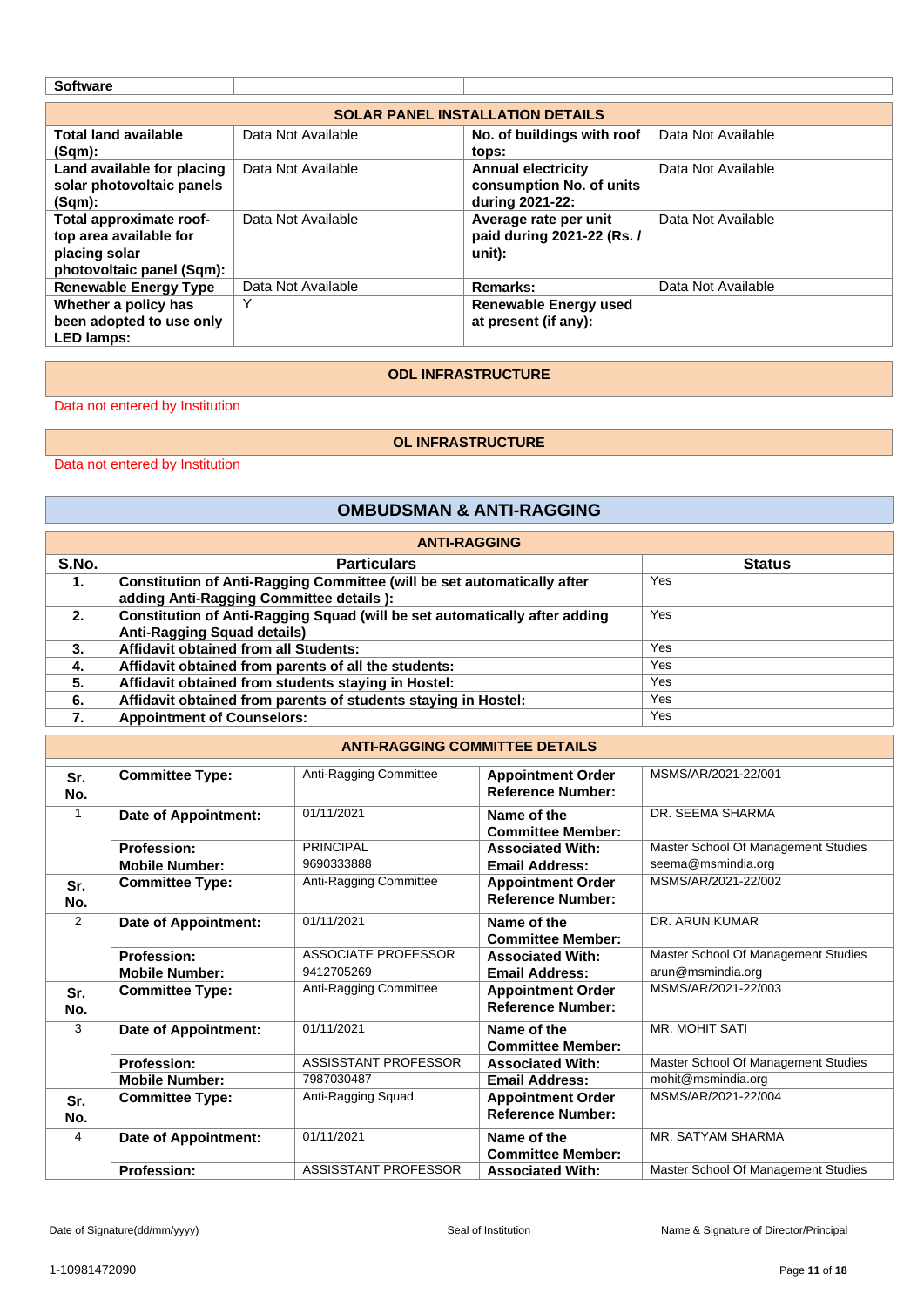|            | <b>Mobile Number:</b>       | 9909603222             | <b>Email Address:</b>                                | satyam@msmindia.org                 |
|------------|-----------------------------|------------------------|------------------------------------------------------|-------------------------------------|
| Sr.<br>No. | <b>Committee Type:</b>      | Anti-Ragging Squad     | <b>Appointment Order</b><br><b>Reference Number:</b> | MSMS/AR/2021-22/006                 |
| 5          | Date of Appointment:        | 01/11/2021             | Name of the<br><b>Committee Member:</b>              | <b>MS. BEENA THOMAS</b>             |
|            | <b>Profession:</b>          | <b>HOSTAL WARDEN</b>   | <b>Associated With:</b>                              | Master School Of Management Studies |
|            | <b>Mobile Number:</b>       | 9027812382             | <b>Email Address:</b>                                | beena@msmindia.org                  |
| Sr.<br>No. | <b>Committee Type:</b>      | Anti-Ragging Committee | <b>Appointment Order</b><br><b>Reference Number:</b> | MSMS/ar/2021-22/005                 |
| 6          | Date of Appointment:        | 01/11/2021             | Name of the<br><b>Committee Member:</b>              | MS. SMITA SHARMA                    |
|            | <b>Profession:</b>          | ASSISSTANT PROFESSOR   | <b>Associated With:</b>                              | Master School Of Management Studies |
|            | <b>Mobile Number:</b>       | 9879193344             | <b>Email Address:</b>                                | smita@msmindia.org                  |
| Sr.<br>No. | <b>Committee Type:</b>      | Anti-Ragging Squad     | <b>Appointment Order</b><br><b>Reference Number:</b> | MSMS/AR/2021-22/007                 |
| 7          | <b>Date of Appointment:</b> | 01/11/2021             | Name of the<br><b>Committee Member:</b>              | <b>MR. SUBHASH SIROHI</b>           |
|            | <b>Profession:</b>          | <b>HOSTAL WARDEN</b>   | <b>Associated With:</b>                              | Master School Of Management Studies |
|            | <b>Mobile Number:</b>       | 9756620960             | <b>Email Address:</b>                                | subhash@msmindia.org                |

| <b>INTERNAL COMPLAINT COMMITTEE (ICC) DETAILS</b> |  |
|---------------------------------------------------|--|
|                                                   |  |

| Sr. No.        | <b>Committee Type:</b>       | <b>COMPLAINT</b>                      | <b>Appointment Order</b>                             | MSMS/ICC/2021-22/001                                      |
|----------------|------------------------------|---------------------------------------|------------------------------------------------------|-----------------------------------------------------------|
|                |                              | <b>COMMITTEE</b>                      | <b>Reference Number:</b>                             |                                                           |
| $\mathbf{1}$   | <b>Date of Appointment:</b>  | 30/12/2021                            | <b>Name of the Committee</b><br>Member:              | DR. SEEMA SHARMA                                          |
|                | <b>Profession:</b>           | <b>CHAIR PERSON</b>                   | <b>Associated With:</b>                              | Master School Of Management<br><b>Studies</b>             |
|                | <b>Mobile Number:</b>        | 9690333888                            | <b>Email Address:</b>                                | seema@msmindia.org                                        |
|                | <b>Committee Designation</b> | <b>PROFESSOR</b>                      | <b>Committee Gender</b>                              | Female                                                    |
| Sr. No.        | <b>Committee Type:</b>       | <b>COMPLAINT</b><br><b>COMMITTEE</b>  | <b>Appointment Order</b><br><b>Reference Number:</b> | MSMS/ICC/2021-22/002                                      |
| $\overline{2}$ | <b>Date of Appointment:</b>  | 30/12/2021                            | <b>Name of the Committee</b><br>Member:              | DR. ARUN KUMAR                                            |
|                | <b>Profession:</b>           | <b>MEMBER</b>                         | <b>Associated With:</b>                              | Master School Of Management<br><b>Studies</b>             |
|                | <b>Mobile Number:</b>        | 9412705269                            | <b>Email Address:</b>                                | arun@msmindia.org                                         |
|                | <b>Committee Designation</b> | <b>TEACHING</b><br><b>FACULTY</b>     | <b>Committee Gender</b>                              | Male                                                      |
| Sr. No.        | <b>Committee Type:</b>       | <b>COMPLAINT</b><br><b>COMMITTEE</b>  | <b>Appointment Order</b><br><b>Reference Number:</b> | MSMS/ICC/2021-22/003                                      |
| 3              | <b>Date of Appointment:</b>  | 30/12/2021                            | Name of the Committee<br>Member:                     | MR. SATYAM SHARMA                                         |
|                | <b>Profession:</b>           | <b>MEMBER</b>                         | <b>Associated With:</b>                              | Master School Of Management<br><b>Studies</b>             |
|                | <b>Mobile Number:</b>        | 9909603222                            | <b>Email Address:</b>                                | satyam@msmindia.org                                       |
|                | <b>Committee Designation</b> | <b>TEACHING</b><br><b>FACULTY</b>     | <b>Committee Gender</b>                              | Male                                                      |
| Sr. No.        | <b>Committee Type:</b>       | <b>COMPLAINT</b><br><b>COMMITTEE</b>  | <b>Appointment Order</b><br><b>Reference Number:</b> | MSMS/ICC/2021-22/004                                      |
| $\overline{4}$ | <b>Date of Appointment:</b>  | 30/12/2021                            | Name of the Committee<br>Member:                     | MS. BEENA THOMAS                                          |
|                | <b>Profession:</b>           | <b>MEMBER</b>                         | <b>Associated With:</b>                              | Master School Of Management<br><b>Studies</b>             |
|                | <b>Mobile Number:</b>        | 9027812382                            | <b>Email Address:</b>                                | beena@msmindia.org                                        |
|                | <b>Committee Designation</b> | <b>NON TEACHING</b><br><b>FACULTY</b> | <b>Committee Gender</b>                              | Female                                                    |
| Sr. No.        | <b>Committee Type:</b>       | <b>COMPLAINT</b><br><b>COMMITTEE</b>  | <b>Appointment Order</b><br><b>Reference Number:</b> | MSMS/ICC/2021-22/005                                      |
| 5              | <b>Date of Appointment:</b>  | 30/12/2021                            | <b>Name of the Committee</b><br>Member:              | <b>MR. SUBHASH SIROHI</b>                                 |
|                | <b>Profession:</b>           | <b>MEMBER</b>                         | <b>Associated With:</b>                              | Mr. Subhash Sirohi Master<br>School Of Management Studies |
|                | <b>Mobile Number:</b>        | 9756620960                            | <b>Email Address:</b>                                | subhash@msmindia.org                                      |
|                | <b>Committee Designation</b> | <b>NON TEACHING</b><br><b>FACULTY</b> | <b>Committee Gender</b>                              | Male                                                      |
| Sr. No.        | <b>Committee Type:</b>       | <b>COMPLAINT</b><br><b>COMMITTEE</b>  | <b>Appointment Order</b>                             | MSMS/ICC/2021-22/006                                      |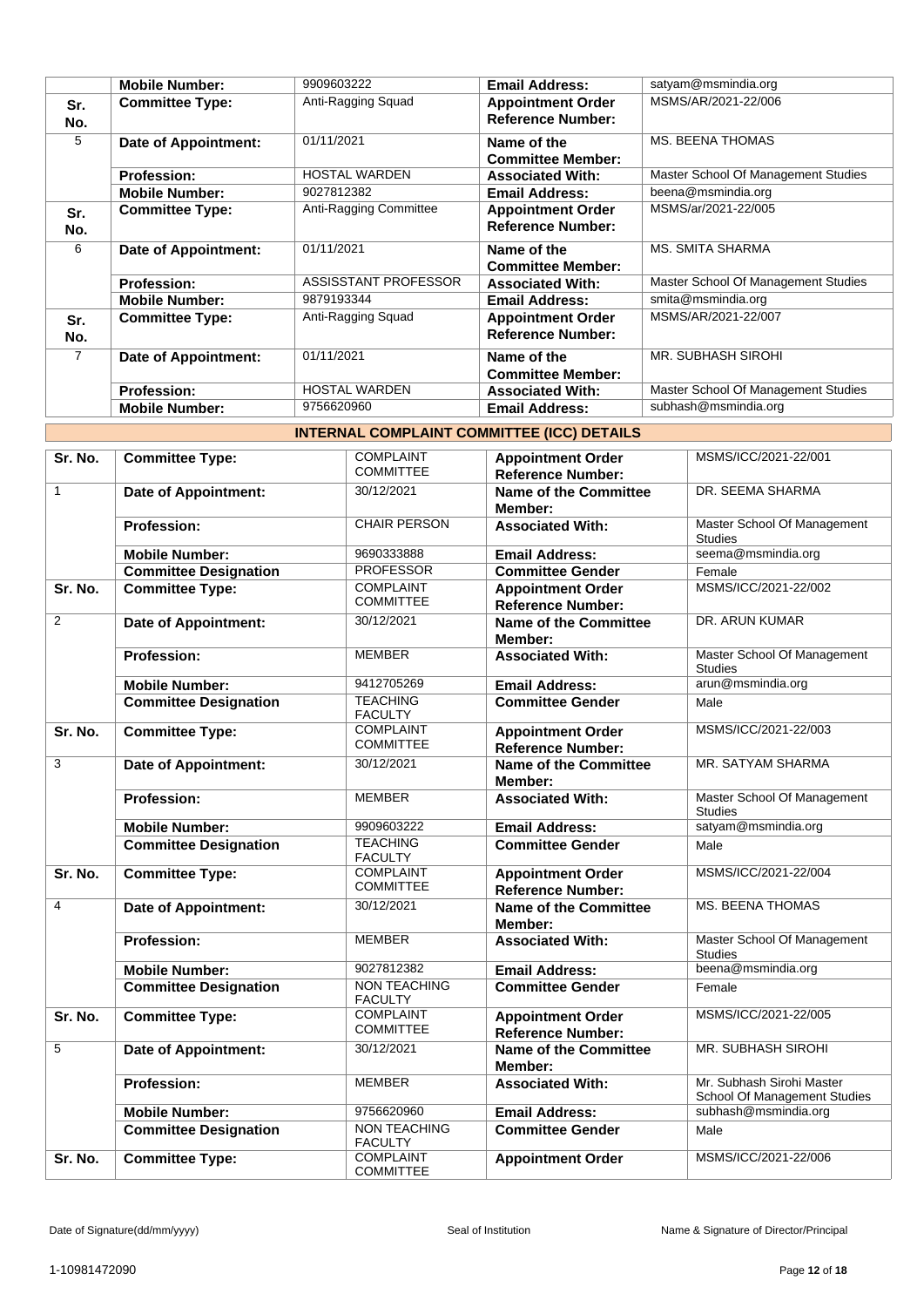|                |                              |                                      | <b>Reference Number:</b>                             |                                               |
|----------------|------------------------------|--------------------------------------|------------------------------------------------------|-----------------------------------------------|
| 6              | <b>Date of Appointment:</b>  | 30/12/2021                           | Name of the Committee<br>Member:                     | <b>MS. SWATI ARYA</b>                         |
|                | <b>Profession:</b>           | <b>STUDENT</b>                       | <b>Associated With:</b>                              | Master School Of Management<br><b>Studies</b> |
|                | <b>Mobile Number:</b>        | 6398466433                           | <b>Email Address:</b>                                | swatiarya2123@msmindia.org                    |
|                | <b>Committee Designation</b> | <b>STUDENT</b>                       | <b>Committee Gender</b>                              | Female                                        |
| Sr. No.        | <b>Committee Type:</b>       | <b>COMPLAINT</b><br><b>COMMITTEE</b> | <b>Appointment Order</b><br><b>Reference Number:</b> | MSMS/ICC/2021-22/007                          |
| $\overline{7}$ | Date of Appointment:         | 30/12/2021                           | Name of the Committee<br>Member:                     | MS. YASHIKA CHAUHAN                           |
|                | <b>Profession:</b>           | <b>STUDENT</b>                       | <b>Associated With:</b>                              | Master School Of Management<br><b>Studies</b> |
|                | <b>Mobile Number:</b>        | 9084389137                           | <b>Email Address:</b>                                | yashikachauhan2123@msmindia<br>.org           |
|                | <b>Committee Designation</b> | <b>STUDENT</b>                       | <b>Committee Gender</b>                              | Female                                        |
| Sr. No.        | <b>Committee Type:</b>       | <b>COMPLAINT</b><br><b>COMMITTEE</b> | <b>Appointment Order</b><br><b>Reference Number:</b> | MSMS/ICC/2021-22/008                          |
| 8              | Date of Appointment:         | 30/12/2021                           | <b>Name of the Committee</b><br>Member:              | MR. ARNAV SOAM                                |
|                | <b>Profession:</b>           | <b>STUDENT</b>                       | <b>Associated With:</b>                              | Master School Of Management<br><b>Studies</b> |
|                | <b>Mobile Number:</b>        | 8439236445                           | <b>Email Address:</b>                                | arnavsoam2123@msmindia.org                    |
|                | <b>Committee Designation</b> | <b>STUDENT</b>                       | <b>Committee Gender</b>                              | Male                                          |

|                | <b>SC/ST COMMITTEE DETAILS</b> |                                       |                                                      |                                               |  |
|----------------|--------------------------------|---------------------------------------|------------------------------------------------------|-----------------------------------------------|--|
| Sr. No.        | <b>Committee Type:</b>         | <b>SC/SC COMMITTEE</b>                | <b>Appointment Order</b><br><b>Reference Number:</b> | MSMS/SCSTC /202122/001                        |  |
| $\mathbf{1}$   | <b>Date of Appointment:</b>    | 30/12/2021                            | <b>Name of the Committee</b><br>Member:              | DR. SEEMA SHARMA                              |  |
|                | <b>Profession:</b>             | <b>DIRECTOR</b>                       | <b>Associated With:</b>                              | Master School Of Management<br><b>Studies</b> |  |
|                | <b>Mobile Number:</b>          | 9690333888                            | <b>Email Address:</b>                                | seema@msmindia.org                            |  |
|                | <b>Committee Designation:</b>  |                                       | <b>Committee Gender:</b>                             | Female                                        |  |
|                | Caste:                         | Other                                 | Gender:                                              | Female                                        |  |
| Sr. No.        | <b>Committee Type:</b>         | <b>SC/SC COMMITTEE</b>                | <b>Appointment Order</b><br><b>Reference Number:</b> | MSMS/SCSTC /202122/002                        |  |
| $\overline{2}$ | <b>Date of Appointment:</b>    | 30/12/2021                            | <b>Name of the Committee</b><br>Member:              | <b>MS. SMITA SHARMA</b>                       |  |
|                | <b>Profession:</b>             | <b>ASSISSTANT</b><br><b>PROFESSOR</b> | <b>Associated With:</b>                              | Master School Of Management<br><b>Studies</b> |  |
|                | <b>Mobile Number:</b>          | 9879193344                            | <b>Email Address:</b>                                | smita@msmindia.org                            |  |
|                | <b>Committee Designation:</b>  |                                       | <b>Committee Gender:</b>                             | Female                                        |  |
|                | Caste:                         | Other                                 | Gender:                                              | Female                                        |  |
| Sr. No.        | <b>Committee Type:</b>         | <b>SC/SC COMMITTEE</b>                | <b>Appointment Order</b><br><b>Reference Number:</b> | MSMS/SCSTC /202122/003                        |  |
| 3              | <b>Date of Appointment:</b>    | 30/12/2021                            | <b>Name of the Committee</b><br>Member:              | MR. SATYAM SHARMA                             |  |
|                | <b>Profession:</b>             | <b>ASSISSTANT</b><br><b>PROFESSOR</b> | <b>Associated With:</b>                              | Master School Of Management<br><b>Studies</b> |  |
|                | <b>Mobile Number:</b>          | 9909603222                            | <b>Email Address:</b>                                | satyam@msmindia.org                           |  |
|                | <b>Committee Designation:</b>  |                                       | <b>Committee Gender:</b>                             | Male                                          |  |
|                | Caste:                         | Other                                 | Gender:                                              | Male                                          |  |
| Sr. No.        | <b>Committee Type:</b>         | <b>SC/SC COMMITTEE</b>                | <b>Appointment Order</b><br><b>Reference Number:</b> | MSMS/SCSTC /202122/004                        |  |
| $\overline{4}$ | <b>Date of Appointment:</b>    | 30/12/2021                            | <b>Name of the Committee</b><br>Member:              | <b>MS. BEENA THOMAS</b>                       |  |
|                | <b>Profession:</b>             | <b>HOSTAL WARDEN</b>                  | <b>Associated With:</b>                              | Master School Of Management<br><b>Studies</b> |  |
|                | <b>Mobile Number:</b>          | 9027812382                            | <b>Email Address:</b>                                | beena@msmindia.org                            |  |
|                | <b>Committee Designation:</b>  |                                       | Committee Gender:                                    | Female                                        |  |
|                | Caste:                         | Other                                 | Gender:                                              | Female                                        |  |
| Sr. No.        | <b>Committee Type:</b>         | <b>SC/SC COMMITTEE</b>                | <b>Appointment Order</b><br><b>Reference Number:</b> | MSMS/SCSTC /202122/005                        |  |
| 5              | <b>Date of Appointment:</b>    | 30/12/2021                            | <b>Name of the Committee</b><br>Member:              | <b>MR. SUBHASH SIROHI</b>                     |  |
|                | <b>Profession:</b>             | <b>HOSTAL WARDEN</b>                  | <b>Associated With:</b>                              | Master School Of Management                   |  |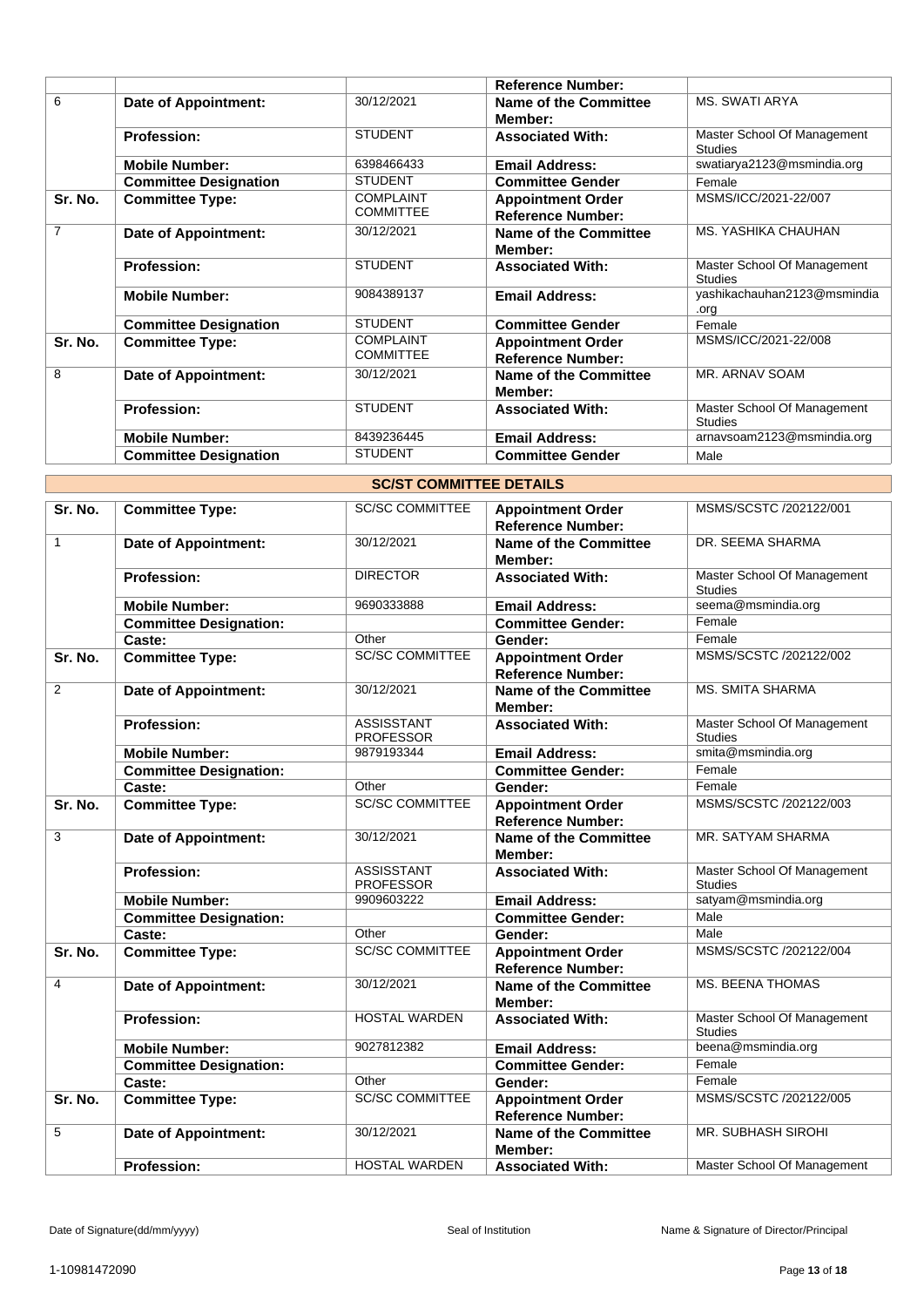|         |                               |                        |                                                      | <b>Studies</b>                                |
|---------|-------------------------------|------------------------|------------------------------------------------------|-----------------------------------------------|
|         | <b>Mobile Number:</b>         | 9756620960             | <b>Email Address:</b>                                | subhash@msmindia.org                          |
|         | <b>Committee Designation:</b> |                        | <b>Committee Gender:</b>                             | Male                                          |
|         | Caste:                        | Other                  | Gender:                                              | Male                                          |
| Sr. No. | <b>Committee Type:</b>        | <b>SC/SC COMMITTEE</b> | <b>Appointment Order</b><br><b>Reference Number:</b> | MSMS/SCSTC /202122/006                        |
| 6       | Date of Appointment:          | 30/12/2021             | <b>Name of the Committee</b><br>Member:              | <b>MS. SWATI ARYA</b>                         |
|         | <b>Profession:</b>            | <b>STUDENT</b>         | <b>Associated With:</b>                              | Master School Of Management<br><b>Studies</b> |
|         | <b>Mobile Number:</b>         | 6398466433             | <b>Email Address:</b>                                | swatiarya2123@msmindia.org                    |
|         | <b>Committee Designation:</b> |                        | <b>Committee Gender:</b>                             | Female                                        |
|         | Caste:                        | Sc                     | Gender:                                              | Female                                        |
| Sr. No. | <b>Committee Type:</b>        | <b>SC/SC COMMITTEE</b> | <b>Appointment Order</b><br><b>Reference Number:</b> | MSMS/SCSTC /202122/001                        |
| 7       | Date of Appointment:          | 30/12/2021             | Name of the Committee<br>Member:                     | <b>MS. SWATI ARYA</b>                         |
|         | <b>Profession:</b>            | <b>STUDENT</b>         | <b>Associated With:</b>                              | Master School Of Management<br><b>Studies</b> |
|         | <b>Mobile Number:</b>         | 6398466433             | <b>Email Address:</b>                                | swatiarya2123@msmindia.org                    |
|         | <b>Committee Designation:</b> |                        | <b>Committee Gender:</b>                             | Female                                        |
|         | Caste:                        | Sc                     | Gender:                                              | Female                                        |

## **STUDENT COUNSELLOR DETAILS**

| Sr. No. | <b>Committee Type:</b>      | <b>COUNSELLOR</b><br><b>COMMITTEE</b> | <b>Appointment Order</b><br><b>Reference Number:</b> | MSMS/SCC/2021-22/001                          |
|---------|-----------------------------|---------------------------------------|------------------------------------------------------|-----------------------------------------------|
| 1       | <b>Date of Appointment:</b> | 01/11/2021                            | Name of the Committee<br>Member:                     | DR. SEEMA SHARMA                              |
|         | <b>Profession:</b>          | <b>DIRECTOR</b>                       | <b>Associated With:</b>                              | Master School Of Management<br><b>Studies</b> |
|         | <b>Mobile Number:</b>       | 9690333888                            | <b>Email Address:</b>                                | seema@msmindia.org                            |
| Sr. No. | <b>Committee Type:</b>      | <b>COUNSELLOR</b><br><b>COMMITTEE</b> | <b>Appointment Order</b><br><b>Reference Number:</b> | MSMS/SCC/2021-22/002                          |
| 2       | Date of Appointment:        | 01/11/2021                            | Name of the Committee<br>Member:                     | DR. ARUN KUMAR                                |
|         | <b>Profession:</b>          | <b>ASSOCIATE</b><br><b>PROFESSOR</b>  | <b>Associated With:</b>                              | Master School Of Management<br><b>Studies</b> |
|         | <b>Mobile Number:</b>       | 9412705269                            | <b>Email Address:</b>                                | arun@msmindia.org                             |
| Sr. No. | <b>Committee Type:</b>      | <b>COUNSELLOR</b><br><b>COMMITTEE</b> | <b>Appointment Order</b><br><b>Reference Number:</b> | MSMS/SCC/2021-22/003                          |
| 3       | <b>Date of Appointment:</b> | 01/11/2021                            | Name of the Committee<br>Member:                     | <b>MR. MOHIT SATI</b>                         |
|         | <b>Profession:</b>          | <b>ASSISSTANT</b><br><b>PROFESSOR</b> | <b>Associated With:</b>                              | Master School Of Management<br><b>Studies</b> |
|         | <b>Mobile Number:</b>       | 9412705269                            | <b>Email Address:</b>                                | mohit@msmindia.org                            |

# **INSTITUTION-INDUSTRY CELL DETAILS**

| Sr. No. | <b>Committee Type:</b>      | <b>INDUSTRY</b><br><b>COMMITTEE</b>   | <b>Appointment Order</b><br><b>Reference Number:</b> | MSMS/ICC/2021-22/001                          |
|---------|-----------------------------|---------------------------------------|------------------------------------------------------|-----------------------------------------------|
|         | Date of Appointment:        | 25/01/2022                            | Name of the Committee<br>Member:                     | DR. SEEMA SHARMA                              |
|         | <b>Profession:</b>          | <b>DIRECTOR</b>                       | <b>Associated With:</b>                              | Master School Of Management<br><b>Studies</b> |
|         | <b>Mobile Number:</b>       | 9690333888                            | <b>Email Address:</b>                                | seema@msmindia.org                            |
| Sr. No. | <b>Committee Type:</b>      | <b>INDUSTRY</b><br><b>COMMITTEE</b>   | <b>Appointment Order</b><br><b>Reference Number:</b> | MSMS/ICC/2021-22/002                          |
| 2       | <b>Date of Appointment:</b> | 25/01/2022                            | Name of the Committee<br>Member:                     | MR. SATYAM SHARMA                             |
|         | <b>Profession:</b>          | <b>ASSISSTANT</b><br><b>PROFESSOR</b> | <b>Associated With:</b>                              | Master School Of Management<br><b>Studies</b> |
|         | <b>Mobile Number:</b>       | 9909603222                            | <b>Email Address:</b>                                | satyam@msmindia.org                           |
| Sr. No. | <b>Committee Type:</b>      | <b>INDUSTRY</b><br><b>COMMITTEE</b>   | <b>Appointment Order</b><br><b>Reference Number:</b> | MSMS/ICC/2021-22/003                          |
| 3       | Date of Appointment:        | 25/01/2022                            | Name of the Committee<br>Member:                     | <b>MRS. RITIKA THAPAR</b>                     |
|         | <b>Profession:</b>          | ASSISSTANT                            | <b>Associated With:</b>                              | Master School Of Management                   |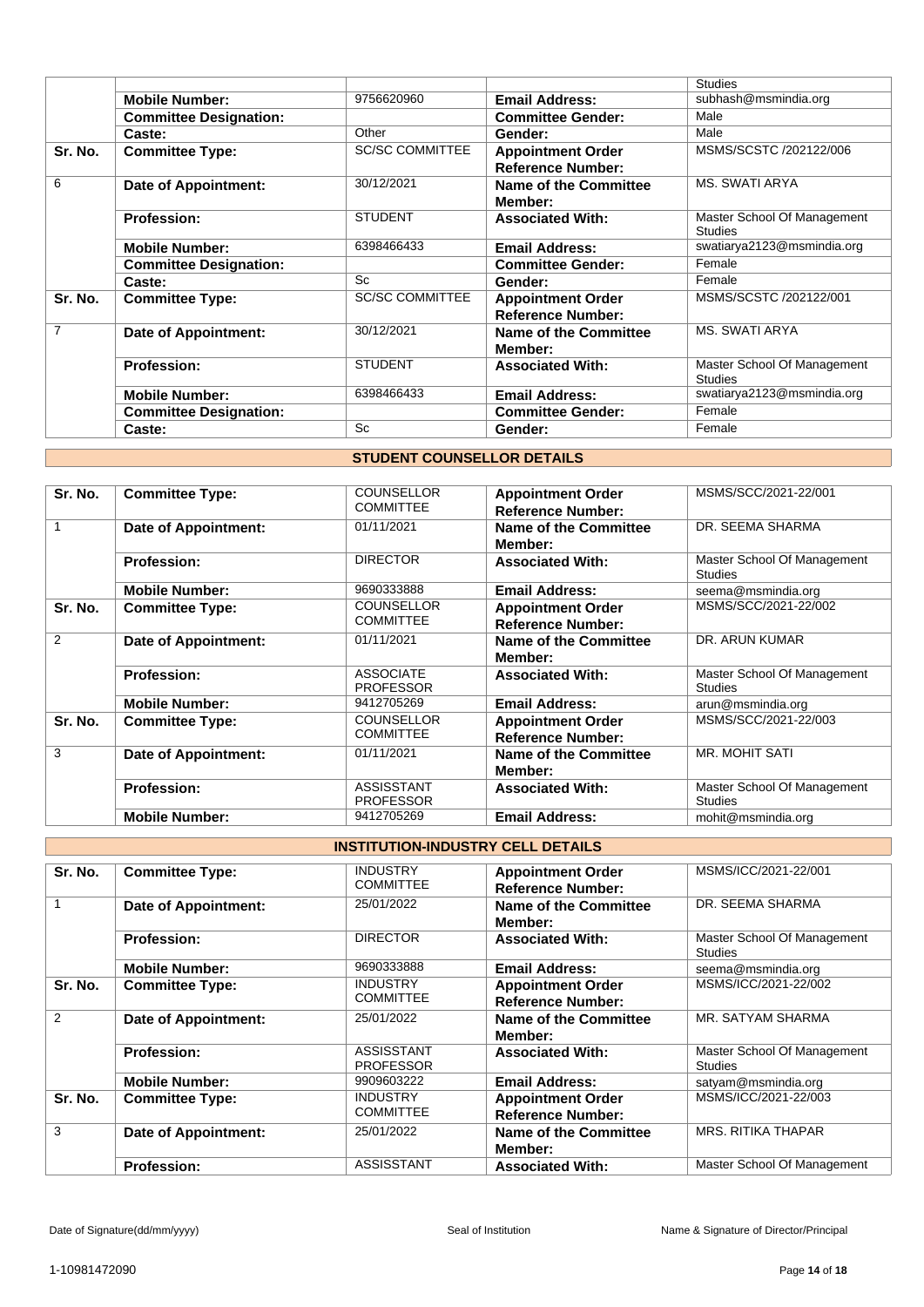|   | <b>DDAEECCAD</b><br>۱.<br>``    | <b>Studies</b>                   |
|---|---------------------------------|----------------------------------|
| M | nne<br>```<br>$\mathbf{C}$<br>. | <br>ı.ora<br>ritika<br>ພ<br>ו הי |

# **LIBRARY & FACILITIES**

# **LIBRARY BOOKS**

| Sr.<br>No. | <b>Programme</b>                            | <b>MANAGEMENT</b> | <b>Number of Tiles</b>                           | 125      |
|------------|---------------------------------------------|-------------------|--------------------------------------------------|----------|
|            | <b>Number of Volumes</b>                    | 1070              | Number of Journals<br>published in India         | 12       |
|            | Number of Journals<br>published at Abroad   | 6                 | Number of eBook<br><b>Volumes-UG</b>             | 0        |
|            | <b>Number of eBook</b><br><b>Volumes-PG</b> | 1207              | <b>Number of eBook</b><br><b>Volumes-Diploma</b> | $\Omega$ |
|            | Number of eBook<br><b>Titles-UG</b>         | $\Omega$          | Number of eBook<br><b>Titles-PG</b>              | 1207     |
|            | Number of eBook<br><b>Titles-Diploma</b>    | 0                 |                                                  |          |

#### **LIBRARY FACILITIES**

| Sr. | <b>Working hours from</b> | 07.00 AM TO 09.00 PM | Reprographic                 | Yes        |
|-----|---------------------------|----------------------|------------------------------|------------|
| No. | to                        |                      | <b>Facility</b>              |            |
|     | <b>Current Annual</b>     | 400000               | <b>Bar Code or RF Tab</b>    | Yes        |
|     | <b>Budget Rs.</b>         |                      | <b>Book handling</b>         |            |
|     | <b>Reading Room</b>       | 100                  | <b>Library Networking</b>    | <b>YES</b> |
|     | <b>Seating Capacity</b>   |                      |                              |            |
|     | Name of E Journal         | <b>DELNET</b>        | <b>Library Management</b>    | Yes        |
|     | <b>Subscription</b>       |                      | <b>Software</b>              |            |
|     | available                 |                      |                              |            |
|     | Number of                 | 10                   | <b>Total Library Area in</b> | 113        |
|     | <b>Multimedia PCs</b>     |                      | Sam                          |            |

| <b>OTHER FACILITIES I</b>                                          |               |                                                 |               |                                                                  |               |  |
|--------------------------------------------------------------------|---------------|-------------------------------------------------|---------------|------------------------------------------------------------------|---------------|--|
| <b>Particulars</b>                                                 | <b>Status</b> | <b>Particulars</b>                              | <b>Status</b> | <b>Particulars</b>                                               | <b>Status</b> |  |
| <b>Potable Water</b><br><b>Supply</b>                              | Yes           | <b>Backup Electric Supply</b>                   | Yes           | <b>CCTV Security</b>                                             | Yes           |  |
| <b>Barrier free</b><br><b>Environment</b>                          | Yes           | <b>Institution Web Site</b>                     | Yes           | Insurance for<br><b>Students</b>                                 | Yes           |  |
| <b>General Insurance</b>                                           | Yes           | <b>All Weather Approach</b><br>(Motorized Road) | Yes           | <b>Fire and Safety</b><br><b>Certificate</b>                     | Yes           |  |
| Post &<br><b>Banking/ATM</b>                                       | <b>No</b>     | <b>Projectors in Classrooms</b>                 | Yes           | <b>Medical &amp;</b><br><b>Counselling</b>                       | Yes           |  |
| <b>Staff Quarters</b>                                              | <b>No</b>     | <b>Public Announcement System</b>               | Yes           | <b>Group Insurance</b><br>for Employees                          | <b>No</b>     |  |
| <b>Electrical Grid</b><br><b>Power Supply</b><br><b>Connection</b> | Yes           | <b>Telecom &amp; FAX</b>                        | Yes           | <b>Safety Provisions</b>                                         | Yes           |  |
| <b>Rain Water</b><br><b>Harvesting</b>                             | Yes           | <b>ERP Software</b>                             | Yes           | <b>Transport Facility</b>                                        | Yes           |  |
| <b>First Aid</b>                                                   | Yes           | <b>Sewage Disposal System</b>                   | Yes           | <b>Appointment of</b><br><b>Student</b><br><b>Counselor</b>      | Yes           |  |
| <b>Sports Facilities</b>                                           | Yes           | <b>Innovation Cell/Club</b>                     | Yes           | <b>Participation in</b><br>the National<br>Innovation<br>Ranking | Yes           |  |
| <b>Establishment of</b>                                            | Yes           | <b>Vehicle Parking</b>                          | Yes           | <b>Establishment of</b>                                          | Yes           |  |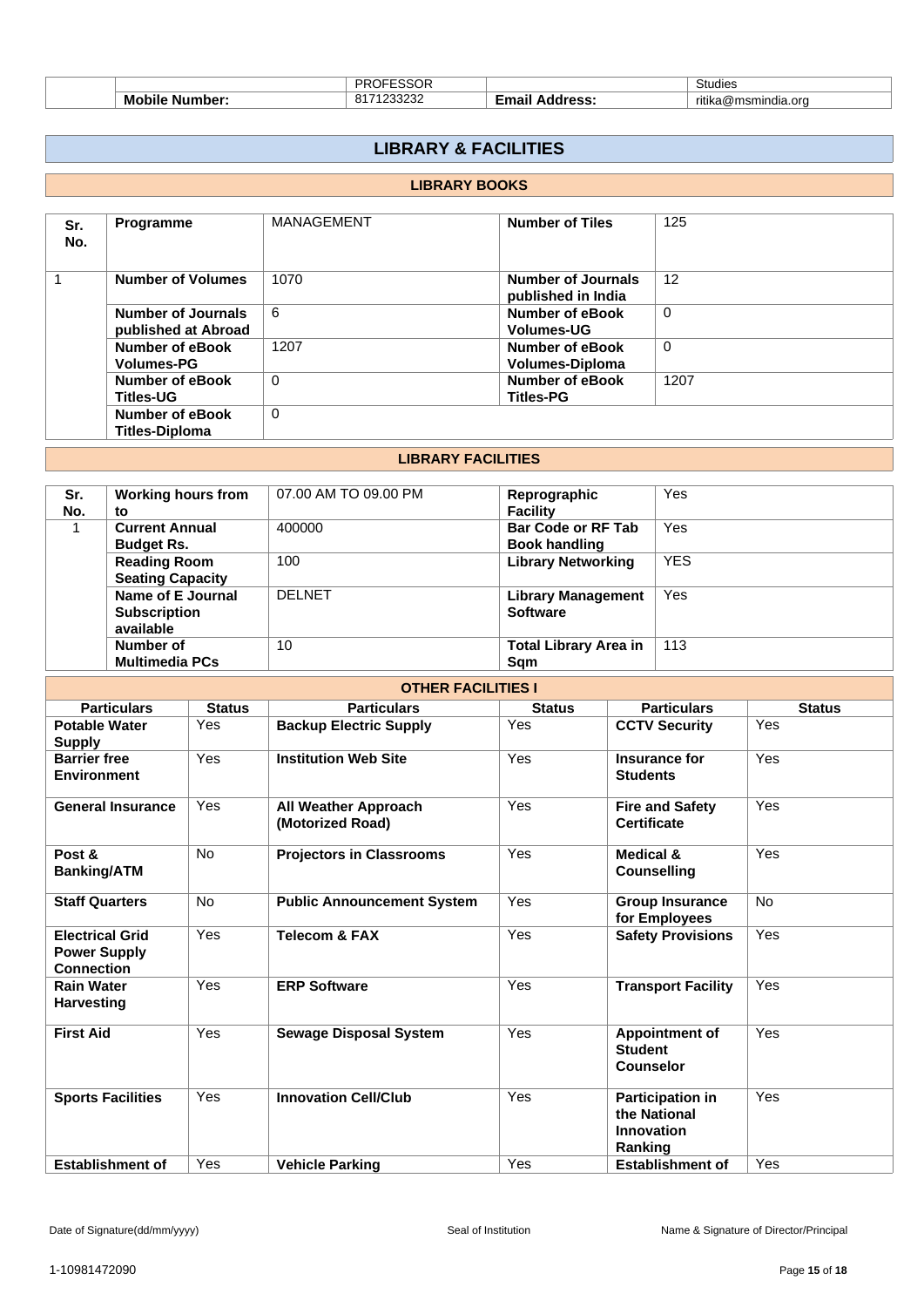| <b>Committee For</b><br><b>SC/ST</b>                                                                                                                            |           |                                                                                                      |     | <b>Anti Ragging</b><br><b>Committee</b>                                                                |             |
|-----------------------------------------------------------------------------------------------------------------------------------------------------------------|-----------|------------------------------------------------------------------------------------------------------|-----|--------------------------------------------------------------------------------------------------------|-------------|
| Implementation of<br>examination<br>reforms                                                                                                                     | Yes       | <b>Auditorium</b>                                                                                    | Yes | Implementation of<br>teacher training<br>policy                                                        | Yes         |
| Institution-<br><b>Industry Cell</b>                                                                                                                            | Yes       | <b>Media Cell</b>                                                                                    | Yes | At least 5 MoUs<br>with Industries                                                                     | Yes         |
| <b>Intellectual</b><br><b>Property of Right</b><br>Cell                                                                                                         | Yes       | <b>Implementation of Startup</b><br><b>Policy</b>                                                    | Yes | <b>Internal Quality</b><br><b>Assurance Cell</b>                                                       | Yes         |
| Implementing<br><b>Food Safety and</b><br><b>Standard</b><br>Act, 2006 in the<br><b>Institution</b>                                                             | Yes       | <b>Applied for</b><br><b>Membership of National Digital</b><br>Library                               | Yes | <b>Enter Membership</b><br><b>Number</b>                                                               | Applied for |
| <b>Participation in</b><br>the<br><b>National</b><br><b>Institutional</b><br>Ranking<br>Framework (NIRF)                                                        | Yes       | <b>Establishment of Online</b><br><b>Grievance Rederssal</b><br><b>Mechanism</b>                     | Yes | <b>Group Accident</b><br>Policy to be<br>provided by<br><b>Employees</b>                               | Yes         |
| <b>Provision to watch</b><br><b>MOOCS Courses</b><br>through<br>Swayam                                                                                          | Yes       | Implementation of<br>the schemes announced by<br><b>Government of India</b>                          | Yes | <b>General Notice</b><br><b>Board and</b><br><b>Departmental</b><br><b>Notice Board</b>                | Yes         |
| <b>Offering of Skill</b><br><b>Development</b><br><b>Courses Approved</b><br>by the Council                                                                     | <b>No</b> | Implementation of mandatory<br>internship policy for Students                                        | Yes | <b>Establishment of</b><br><b>Internal</b><br><b>Complaint</b><br>Committee (ICC)<br><b>Committee</b>  | Yes         |
| <b>Compliance of the</b><br><b>National Academic</b><br><b>Depository (NAD)</b><br>as per MHRD<br><b>Directives</b>                                             | Yes       | <b>Implementation of Unnat Bharat</b><br>Abhiyan/ Saansad Adarsh Gram<br>Yojana (SAGY)               | Yes | Installation of<br><b>Grid Connected</b><br>Solar<br><b>Rooftops/Power</b><br><b>Systems</b>           | No          |
| Whether the<br><b>Institution has</b><br>implemented<br>Safety and<br><b>Security measures</b><br>in the Campus?                                                | Yes       | <b>Fabrication Facility Laboratory</b><br>(FABLAB) Tinkering<br>Laboratory/ Innovation<br>Laboratory | No  | <b>Digital Payment</b><br>for all Financial<br><b>Transactions</b><br>as per MHRD<br><b>Directives</b> | Yes         |
| <b>Whether your</b><br><b>Institution has</b><br>introduced online<br><b>Aadhar linked</b><br><b>Biometric</b><br>attendance for<br>regular faculty<br>members? | No        | <b>Efforts to encourage Final Year</b><br>students to appear for GATE<br><b>Examination</b>          | No  | In the classrooms<br>available, at least<br>ONE shall be a<br>smart Classroom<br>per Department        | <b>No</b>   |

| <b>OTHER FACILITIES II</b> |                                                                                                                                                                    |               |  |  |
|----------------------------|--------------------------------------------------------------------------------------------------------------------------------------------------------------------|---------------|--|--|
| Sr. No.                    | <b>Particulars</b>                                                                                                                                                 | <b>Status</b> |  |  |
| 1.                         | Copies of AICTE Approvals (LOA and EOA of subsequent years) obtained since Inception of<br>Institution till date shall be placed in the Website of the Institution | Yes           |  |  |
| 2.                         | Display Board within the premises as well as in the Website of the Institution Indicating the                                                                      | Yes           |  |  |
|                            | Feedback Facility of Students and Faculty Members Available in the AICTE Web Portal                                                                                |               |  |  |
| 3.                         | Establishment of Grievance Redressal Committee in the Institution and Appointment of                                                                               | Yes           |  |  |
|                            | <b>OMBUDSMAN by the University</b>                                                                                                                                 |               |  |  |
|                            | Display of Course(s) and "Approved Intake" in the Institution at the entrance of the                                                                               | Yes           |  |  |
| 4.                         | Institution. Course(s) taken through duly recognized MOOCs shall be used as                                                                                        |               |  |  |
|                            | <b>Supplementary Course(s)</b>                                                                                                                                     |               |  |  |
| 5.                         | Availability of quality sanitary napkins through sanitary napkin vending machines and                                                                              | Yes           |  |  |
|                            | ensuring safe and environment friendly disposal of used sanitary napkin                                                                                            |               |  |  |
| 6.                         | Display of information submitted to AICTE (including the accreditation status and Board of                                                                         | Yes           |  |  |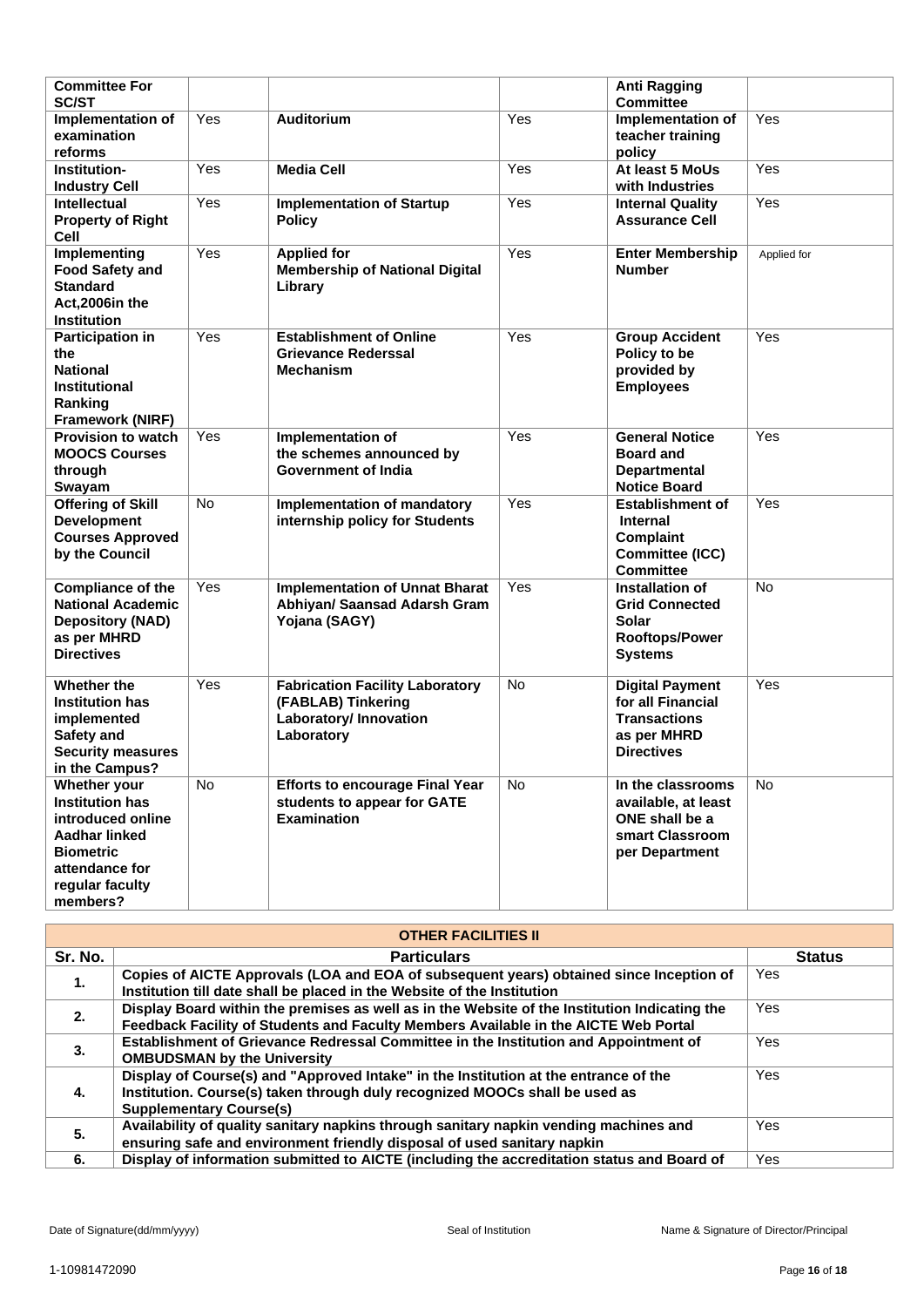|  | Governors) along with mandatory disclosures in the Web site of the Institution      |     |
|--|-------------------------------------------------------------------------------------|-----|
|  | Display of Course(s) and "Approved Intake" in the University at the entrance of the | Yes |
|  | <b>University</b>                                                                   |     |

| <b>OTHER FACILITIES III</b> |                                                                                                                                        |                       |  |  |
|-----------------------------|----------------------------------------------------------------------------------------------------------------------------------------|-----------------------|--|--|
| Sr. No.                     | <b>Particulars</b>                                                                                                                     | <b>Status</b>         |  |  |
| 1.                          | Whether mandatory disclosure is uploaded in Institution's website?                                                                     | Yes                   |  |  |
| 2.                          | Whether the Institution following ICAI (Institute of Chartered Accountants of India)<br><b>Accounting Formats?</b>                     | No.                   |  |  |
| 3.                          | Fees to be charged, Reservation policy, Admission policy and Document retention policy are<br>duly approved by State Govt?             | <b>No</b>             |  |  |
| 4.                          | Fees to be charged, Reservation policy, Admission policy and Document retention policy are<br>duly approved by Affiliating University? | <b>No</b>             |  |  |
| 5.                          | Fees to be charged, Reservation policy, Admission policy and Document retention policy are<br>uploaded in Institution's Website?       | Yes                   |  |  |
| 6.                          | Courses/Approved Intake displayed at the entrance of the Institution?                                                                  | Yes                   |  |  |
| 7.                          | Is the Cafeteria shared among other institution?                                                                                       | No.                   |  |  |
| 8.                          | Is Library and Reading Room shared among other institution?                                                                            | No.                   |  |  |
| 9.                          | Is the Computer Centre shared among other institution?                                                                                 | No.                   |  |  |
| 10.                         | Whether Institution is operating from Permanent Site/Temporary Site?                                                                   | <b>Permanent Site</b> |  |  |
| 11.                         | Whether you are registered on NAD?                                                                                                     | Yes                   |  |  |
|                             | Whether all the students documents are uploaded or not?                                                                                | No.                   |  |  |
|                             | Whether your University is having approval for EWS Quota from your State?                                                              | Yes                   |  |  |

# **BANK DETAILS, INCOME & EXPENDITURE**

| <b>BANK DETAILS</b>                                                                       |           |                   |           |  |  |  |
|-------------------------------------------------------------------------------------------|-----------|-------------------|-----------|--|--|--|
| <b>Bank Name:</b>                                                                         | NA        | <b>Bank IFSC:</b> | <b>NA</b> |  |  |  |
| <b>Bank Account:</b>                                                                      | <b>NA</b> |                   |           |  |  |  |
| Do You wish to change Bank Name?:                                                         |           |                   | Yes       |  |  |  |
| <b>New Bank Name:</b><br>STATE BANK OF INDIA<br><b>New Bank IFSC Code:</b><br>SBIN0008696 |           |                   |           |  |  |  |
| 10879574233<br><b>New Bank Account Number:</b>                                            |           |                   |           |  |  |  |

| <b>INCOME &amp; EXPENDITURE DETAILS</b>                                                     |          |                                   |          |  |  |
|---------------------------------------------------------------------------------------------|----------|-----------------------------------|----------|--|--|
|                                                                                             |          | <b>INCOME</b>                     |          |  |  |
| 0<br><b>Income from State</b><br>2345743<br><b>Income from Central Govt:</b><br>Government: |          |                                   |          |  |  |
| <b>Income from Student Fees:</b>                                                            | 34385373 | <b>Income from Donations:</b>     | 0        |  |  |
| Income from UGC:                                                                            | $\Omega$ | Income from Other Bodies:         | 7340250  |  |  |
| <b>Total Income:</b>                                                                        |          |                                   |          |  |  |
|                                                                                             |          | <b>EXPENDITURE</b>                |          |  |  |
| <b>Salary Teaching Staff:</b>                                                               | 9824271  | <b>Salary Non-Teaching Staff:</b> | 4190836  |  |  |
| Library:                                                                                    | 776573   | Equipment:                        | 898084   |  |  |
| <b>Building Maintenance:</b>                                                                | 356005   | <b>Other Expenditure:</b>         | 28025597 |  |  |
| <b>Total Expenditure:</b>                                                                   |          |                                   |          |  |  |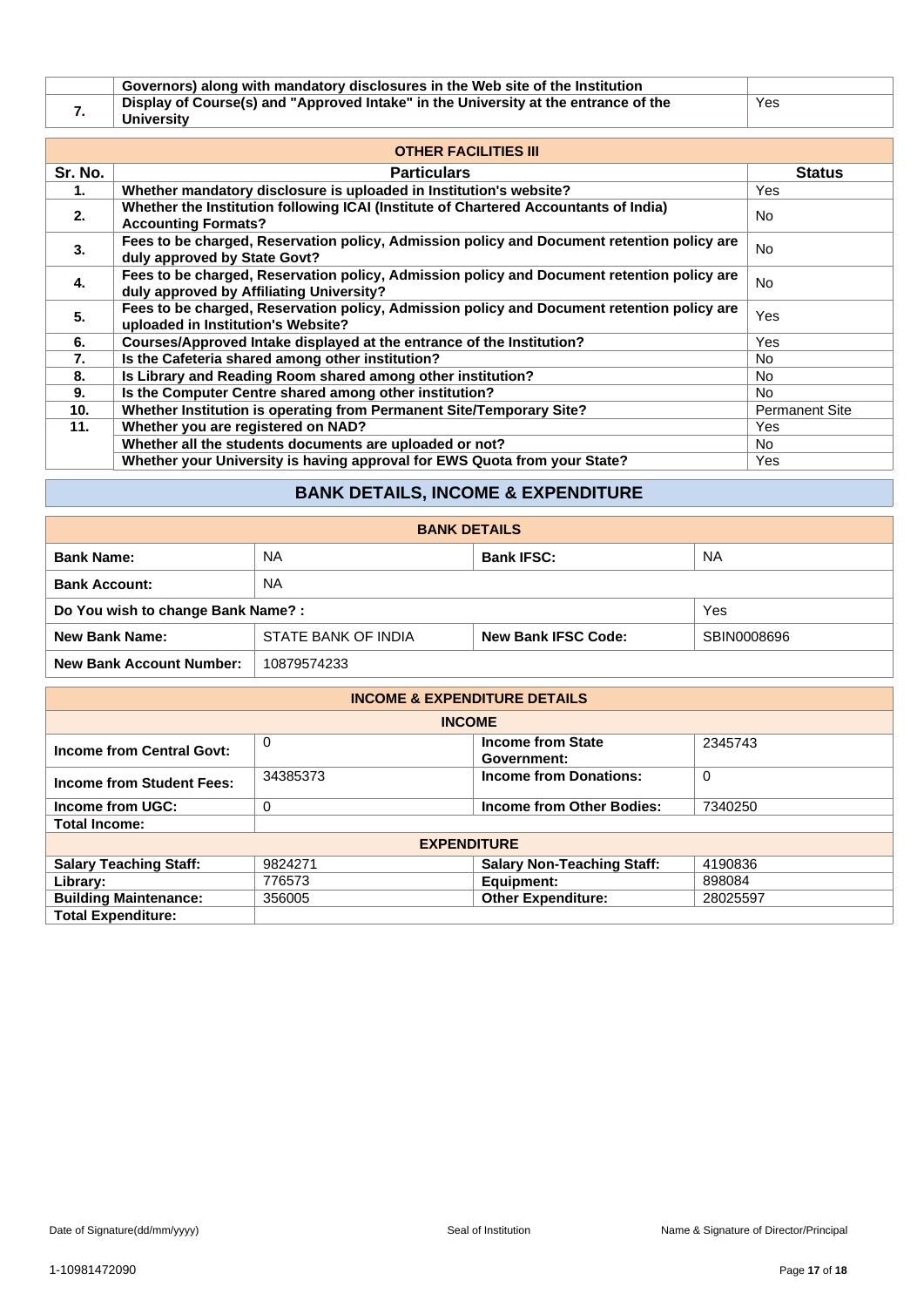#### **DECLARATION**

#### **BY THE AUTHORIZED SIGNATORY OF THE INSTITUTION DEPARTMENT**

**I, as the Head of the Institution, hereby declare that:**

- a) I have carefully gone through the AICTE Regulations 2021, published in the Gazette of India Extraordinary Part III, Section- 4 dated 04th **February, 2021, also all provisions mentioned in the Approval Process Handbook 2022-23.**
- b) I am fully aware of the data uploaded by me in respect of my Institution on the web portal.
- c) I am aware that there is no provision for correction of data, alteration of data, subsequent editing and appeal etc. for the online application **once submitted on the web portal.**
- d) I am also aware that application for seeking Extension of Approval(EOA), Increase/Reduction of intake, Addition of new courses, Change of site, Closure of course, Supernumerary Seats under FN/Gulf quota Approval status/OCI, NRI, Change of name, and Conversion of women Institution into Co-ed Institution and vice versa (as applicable), shall be processed as per relevant provisions enumerated in the Approval **Process Hand Book 2022-23.**
- e) I am aware of the Deficiencies (if any) pointed out in the Report generated online, based on the factual data uploaded by my Institution on **the portal.**
- f) I am also aware that University is eligible for grant of Extension of Approval to the Existing Institution, Extended EoA(if Applicable as per APH 2022-23), only on fulfillment of prescribed norms & requirements as mentioned in the Approval Process Hand Book 2022-23.

**Signature of Authorized Signatory**

**Name :**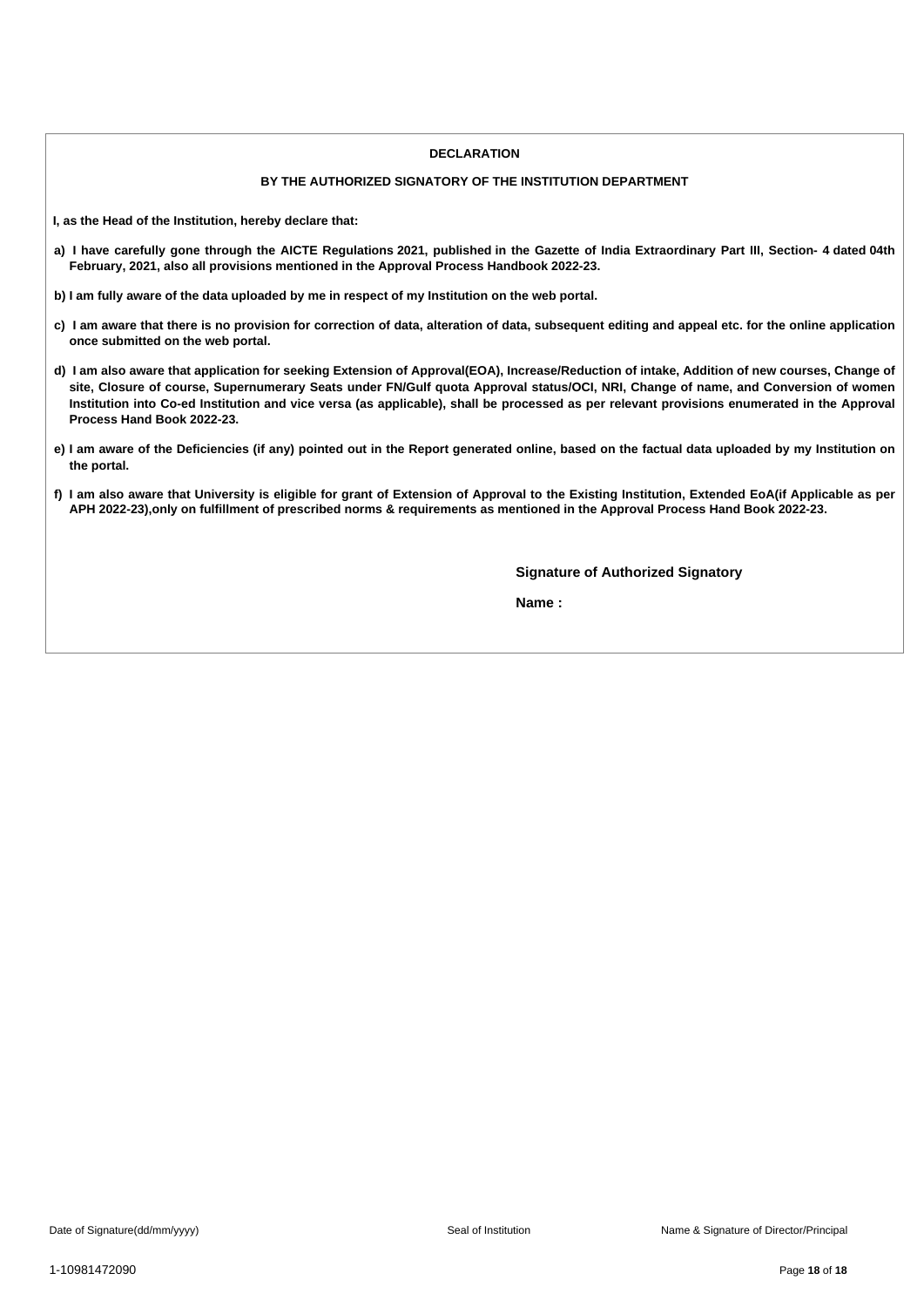

# **APPROVAL PROCESS 2022-23**

### **APPLICATION REPORT**

# **INSTITUTION DETAILS**

| <b>INSTITUTION DETAILS: BASIC DETAILS</b>       |                    |                                                 |                             |  |  |  |
|-------------------------------------------------|--------------------|-------------------------------------------------|-----------------------------|--|--|--|
| <b>Current Application</b><br><b>Number</b>     | 1-10981472090      | <b>Application Type</b>                         | Extension-Expansion-Closure |  |  |  |
| <b>Current Status</b>                           | Submitted          | <b>Sub Status</b>                               | <b>Payment Received</b>     |  |  |  |
| <b>Permanent</b><br><b>Institution ID</b>       | 1-9458281118       | <b>Academic Year</b>                            | 2022-2023                   |  |  |  |
| <b>Approval Status of</b><br><b>Application</b> | Data Not Available | <b>Application Opened</b><br>Date               | 02/04/2022                  |  |  |  |
| <b>Application</b><br><b>Submitted Date</b>     | 28/04/2022         | <b>Attend Scrutiny</b><br><b>Committee Date</b> | Data Not Available          |  |  |  |
| <b>Appeal Requested</b><br><b>Date</b>          | Data Not Available | <b>Application</b><br><b>Reopened Date</b>      | Data Not Available          |  |  |  |
| <b>Overall Deficiency</b>                       | No.                |                                                 |                             |  |  |  |

|                                                                                                                         | <b>INSTITUTION DETAILS: ADDITIONAL INFORMATION</b> |                                                             |                                                                                           |
|-------------------------------------------------------------------------------------------------------------------------|----------------------------------------------------|-------------------------------------------------------------|-------------------------------------------------------------------------------------------|
| <b>Name of Institution</b>                                                                                              | Master School Of Management Studies                | Address of<br><b>Institution</b>                            | Ds - 1, Dc - 1, Pocket - D, Hapur<br>Road, Lohia Nagar, Meerut, Uttar<br>Pradesh - 250005 |
| State/ UT                                                                                                               | <b>Uttar Pradesh</b>                               | <b>District</b>                                             | Meerut                                                                                    |
| Town/ City/ Village                                                                                                     | Meerut                                             | <b>AICTE Region</b>                                         | Northern                                                                                  |
| <b>PIN</b>                                                                                                              | 250005                                             | <b>Women's Institution</b>                                  | <b>No</b>                                                                                 |
| <b>Institution Type</b>                                                                                                 | <b>Private-Self Financing</b>                      | <b>Any Self- Financed</b><br><b>Course</b>                  | Yes                                                                                       |
| <b>Percentage Grant</b><br><b>Received from</b><br><b>Government</b>                                                    | $\mathbf 0$                                        | Are you an<br><b>Institution for PWD</b><br><b>Students</b> | No                                                                                        |
| <b>Whether Institution</b><br>is NAAC Accredited<br>?                                                                   | N                                                  | <b>NAAC CGPA</b>                                            | Data Not Available                                                                        |
| <b>Letter Grade</b>                                                                                                     | Data Not Available                                 | <b>NAAC Status</b>                                          | Data Not Available                                                                        |
| <b>Minority Institution</b>                                                                                             | No                                                 | <b>Type of Minority</b>                                     | <b>NA</b>                                                                                 |
| <b>Minority Name, if</b><br>Linguistic                                                                                  | <b>NA</b>                                          | Name of the<br><b>Minority</b>                              | <b>NA</b>                                                                                 |
| <b>Minority Certificate</b><br><b>Issued Date</b>                                                                       | Data Not Available                                 | <b>Minority Certificate</b><br><b>Valid Till</b>            | Data Not Available                                                                        |
| <b>Approval Year of</b><br><b>First Course</b>                                                                          | 2021                                               | <b>Mandatory</b><br><b>Disclosure Link</b>                  | Data Not Available                                                                        |
| <b>AISHE Prefix</b>                                                                                                     | $\overline{s}$                                     | <b>AISHE Numeric</b><br>Code                                | 442                                                                                       |
| <b>AISHE Code</b>                                                                                                       | Data Not Available                                 | <b>Whether Institution</b><br>is Graded<br><b>Autonomy?</b> | Data Not Available                                                                        |
| <b>NBA Accreditation</b><br><b>Points</b>                                                                               | $\Omega$                                           | <b>NBA Points Valid</b><br><b>Till</b>                      | Data Not Available                                                                        |
| Whether your<br>University has been<br>recognized as an<br>Institute of<br><b>Eminence by</b><br>MHRD?<br><b>COA Id</b> | Data Not Available<br>Data Not Available           | <b>PCI Id</b>                                               | Data Not Available                                                                        |
|                                                                                                                         |                                                    |                                                             |                                                                                           |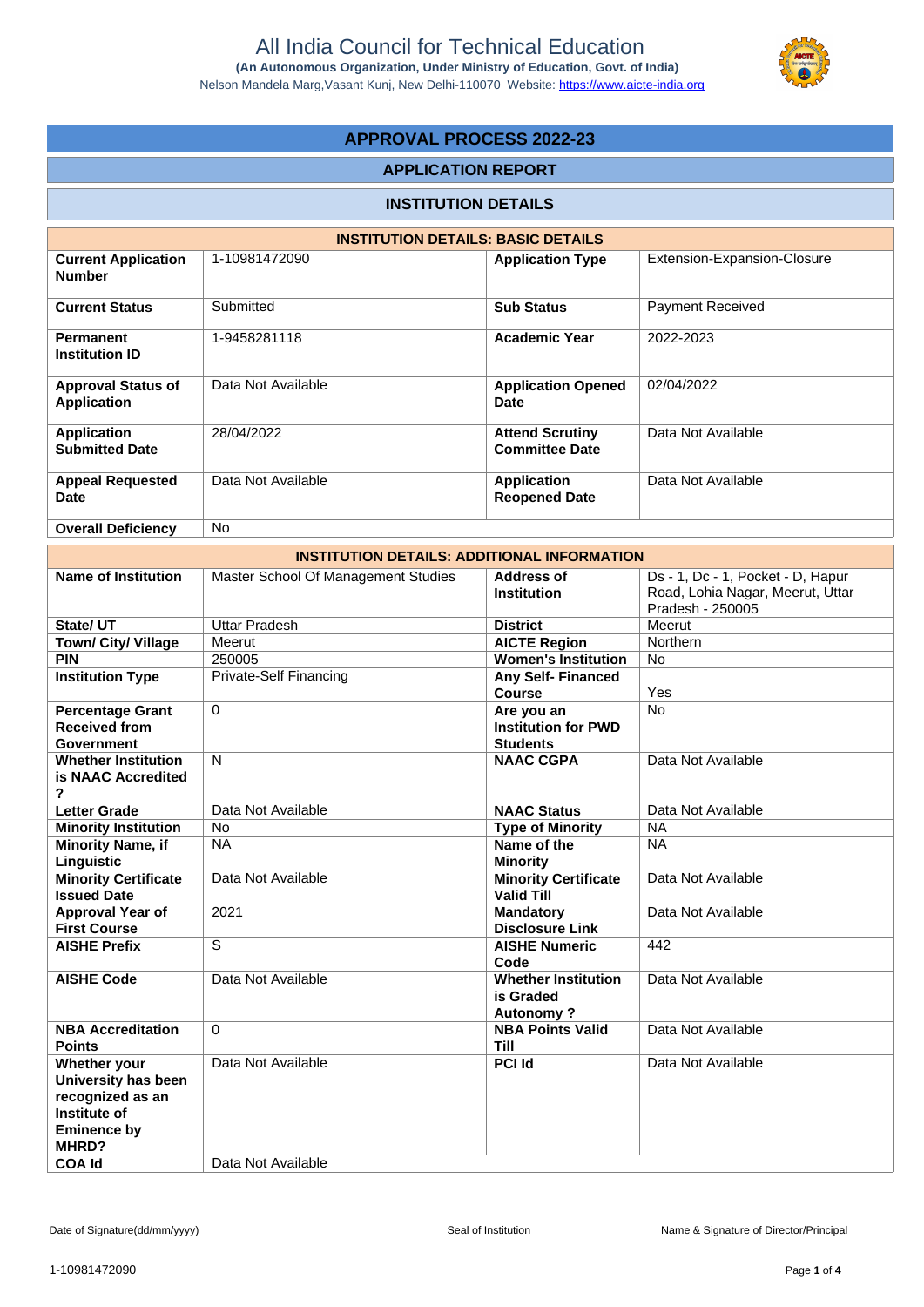| <b>HOI &amp; Faculty Members</b>               |                                       |                                                   |                              |  |  |  |  |  |  |  |  |  |  |
|------------------------------------------------|---------------------------------------|---------------------------------------------------|------------------------------|--|--|--|--|--|--|--|--|--|--|
| <b>PRINCIPAL / DIRECTOR</b>                    |                                       |                                                   |                              |  |  |  |  |  |  |  |  |  |  |
| <b>PERSONAL DETAILS</b>                        |                                       |                                                   |                              |  |  |  |  |  |  |  |  |  |  |
| <b>Surname/Family name</b>                     | Sharma                                | <b>First Name</b>                                 | Seema                        |  |  |  |  |  |  |  |  |  |  |
| <b>Father's Name</b>                           | S.V. Mishra                           | <b>Mother's Name</b>                              | Sushila Mishra               |  |  |  |  |  |  |  |  |  |  |
| Date of Birth                                  | 15/02/1967                            | <b>Mobile Number</b>                              | 9690333888                   |  |  |  |  |  |  |  |  |  |  |
| <b>STD code</b>                                |                                       | <b>Land Phone Number</b>                          |                              |  |  |  |  |  |  |  |  |  |  |
| <b>Email</b>                                   | seemasharma@msmindia.org              | <b>PAN</b>                                        | AWKPS6383E                   |  |  |  |  |  |  |  |  |  |  |
| <b>EDUCATIONAL DETAILS</b>                     |                                       |                                                   |                              |  |  |  |  |  |  |  |  |  |  |
| <b>Doctorate Degree</b>                        | Yes                                   | <b>Master's Degree</b>                            | <b>MASTER OF ARTS</b>        |  |  |  |  |  |  |  |  |  |  |
| <b>Bachelor's Degree</b>                       | <b>BACHELOR OF ARTS</b>               | <b>PSYCHOLOGY</b>                                 |                              |  |  |  |  |  |  |  |  |  |  |
| <b>International Certification (If</b><br>Any) | <b>NA</b>                             | <b>Field of Specialization</b>                    | Human Resource<br>Management |  |  |  |  |  |  |  |  |  |  |
|                                                | <b>DETAILS RELATED TO PROFFESSION</b> |                                                   |                              |  |  |  |  |  |  |  |  |  |  |
| Date of joining the Institution                | 08/09/2021                            | <b>Appointment Type</b>                           | Regular                      |  |  |  |  |  |  |  |  |  |  |
| <b>Exact Designation</b>                       | Principal                             |                                                   |                              |  |  |  |  |  |  |  |  |  |  |
|                                                | <b>WORK EXPERIENCE DETAILS</b>        |                                                   |                              |  |  |  |  |  |  |  |  |  |  |
| <b>Teaching Experience (Years)</b>             | 19                                    | <b>Research Experience (Years)</b>                | $\overline{7}$               |  |  |  |  |  |  |  |  |  |  |
| <b>Industry Experience (Years)</b>             | 0                                     |                                                   |                              |  |  |  |  |  |  |  |  |  |  |
|                                                | <b>OTHER DETAILS</b>                  |                                                   |                              |  |  |  |  |  |  |  |  |  |  |
| <b>Research Projects Guided - UG</b>           | 47                                    | <b>Research Projects Guided -</b><br>PG           | 42                           |  |  |  |  |  |  |  |  |  |  |
| <b>Research Projects Guided -</b><br>PhD       | $\Omega$                              | <b>Number of Books Published</b>                  | $\Omega$                     |  |  |  |  |  |  |  |  |  |  |
| <b>Papers Published - National</b>             | 5                                     | <b>Papers Published -</b><br><b>International</b> | $\Omega$                     |  |  |  |  |  |  |  |  |  |  |
| <b>FACULTY NORMS AND PAY SCALE</b>             |                                       |                                                   |                              |  |  |  |  |  |  |  |  |  |  |

| <b>FACULTY NORMS AND PAY SCALE</b>                                                   |     |  |  |  |  |  |  |  |  |
|--------------------------------------------------------------------------------------|-----|--|--|--|--|--|--|--|--|
| Are all Approved teaching Faculty Members being paid as per present AICTE pay scale? | Yes |  |  |  |  |  |  |  |  |
| Are all the teaching Faculty Members, as per AICTE/UGC Norms?                        | Yes |  |  |  |  |  |  |  |  |
| List of Faculty Members and data uploaded on the institution's web portal.           | Yes |  |  |  |  |  |  |  |  |
|                                                                                      |     |  |  |  |  |  |  |  |  |

| <b>FACULTY MEMBERS LIST</b><br>Details available as on AICTE Web Portal |               |            |                            |                 |              |            |         |                    |                                    |                         |           |                    |                      |                         |             |                 |                                                   |                     |
|-------------------------------------------------------------------------|---------------|------------|----------------------------|-----------------|--------------|------------|---------|--------------------|------------------------------------|-------------------------|-----------|--------------------|----------------------|-------------------------|-------------|-----------------|---------------------------------------------------|---------------------|
| Sr. No.                                                                 | Faculty ID    | Programme  | Course                     | Type<br>Faculty | <b>FT/PT</b> | First Name | Surname | Exact Designation  | Date of Joining the<br>Institution | <b>Appointment Type</b> | Doctorate | Degree<br>Master's | Degree<br>Bachelor's | Qualifications<br>Other | Aadhar Card | <b>PAN Card</b> | the Last Financial Year<br>Total Gross Salary for | <b>Scale</b><br>Pay |
| $\overline{\phantom{0}}$                                                | 1-11283499521 | MANAGEMENT | BUSINESS<br>ADMINISTRATION |                 |              | SEEMA      | SHARMA  | PRINCIPAL/DIRECTOR | 08/09/2021                         | Regular                 | Yes       |                    |                      |                         |             | AWKPS6383E      |                                                   |                     |
| $\sim$                                                                  | 1-11299147178 | MANAGEMENT | BUSINESS<br>ADMINISTRATION |                 |              | SMITA      | SHARMA  | ASST PROFESSOR     | 14/09/2021                         | Regular                 | Yes       |                    |                      |                         |             | AWKPS6382F      |                                                   |                     |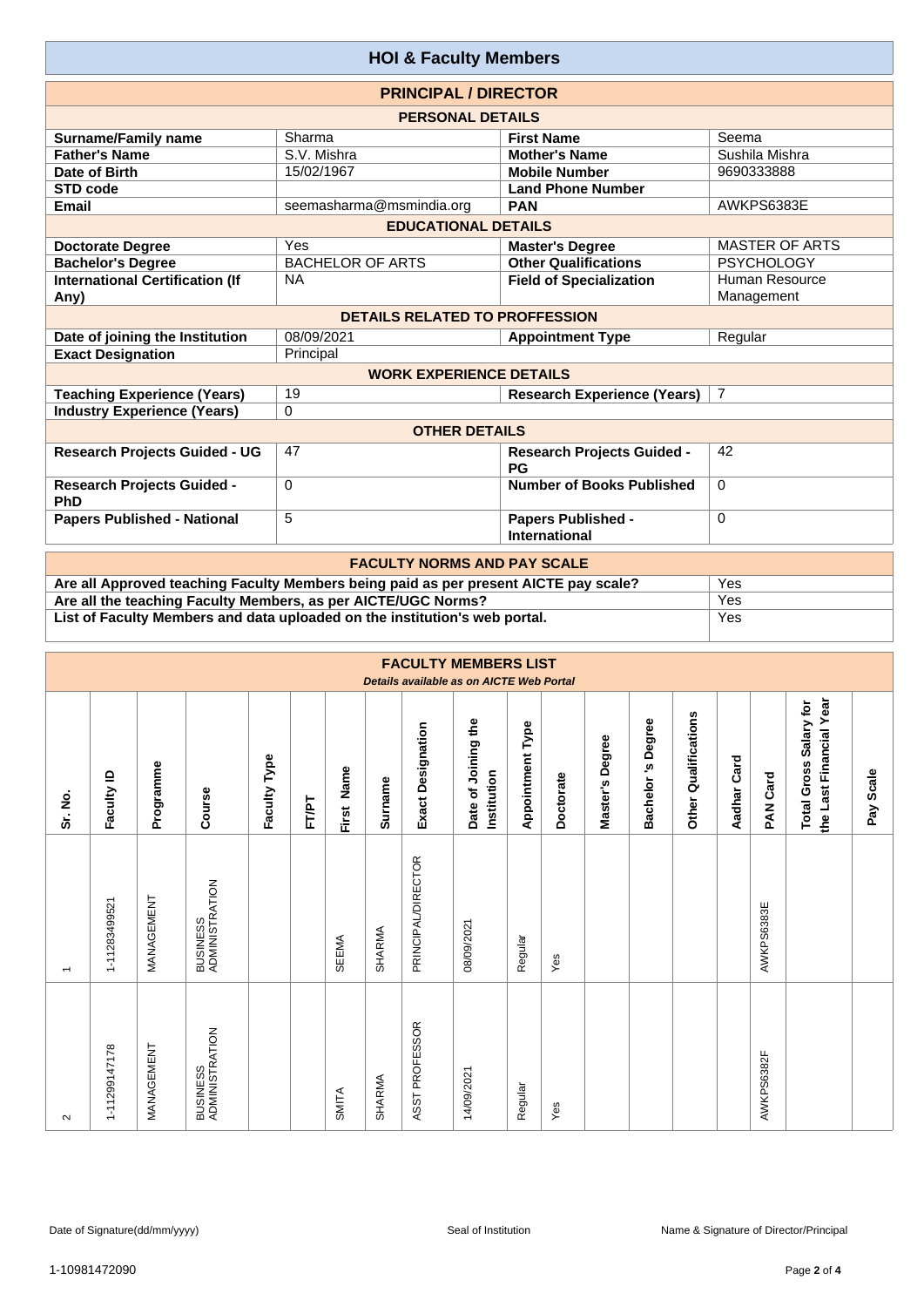| $\infty$                        | 1-11299147185 | MANAGEMENT | BUSINESS<br>ADMINISTRATION |  |  | <b>MOHIT</b>       | SATI          | ASST PROFESSOR         | 08/09/2021                 | Regular | $\stackrel{\circ}{\succeq}$ |  |  |  |  | DUUPS3525R |  |  |
|---------------------------------|---------------|------------|----------------------------|--|--|--------------------|---------------|------------------------|----------------------------|---------|-----------------------------|--|--|--|--|------------|--|--|
| 4                               | 1-11299147267 | MANAGEMENT | BUSINESS<br>ADMINISTRATION |  |  | SEEMA              | VYAS          | ASST PROFESSOR         | 14/09/2021                 | Regular | $\stackrel{\mathtt{o}}{z}$  |  |  |  |  | BGSPS7284M |  |  |
| $\mathbf{\Omega}$               | 1-11299544422 | MANAGEMENT | BUSINESS<br>ADMINISTRATION |  |  | SATYAM             | SHARMA        | ASST PROFESSOR         | 20/11/2021                 | Regular | $\stackrel{\mathtt{o}}{z}$  |  |  |  |  | GUPPS9031A |  |  |
| $\mathbf{\circ}$                | 1-11299544434 | MANAGEMENT | BUSINESS<br>ADMINISTRATION |  |  | RITIKA             | <b>THAPAR</b> | ASST PROFESSOR         | 10/01/2022                 | Regular | $\stackrel{\mathtt{o}}{z}$  |  |  |  |  | ALJPT3943K |  |  |
| $\overline{\phantom{a}}$        | 1-11299544638 | MANAGEMENT | BUSINESS<br>ADMINISTRATION |  |  | MEENAKSHI          | AHUJA         | ASST PROFESSOR         | 14/09/2021                 | Regular | $\stackrel{\mathtt{o}}{z}$  |  |  |  |  | AFYPA8634B |  |  |
| $\infty$                        | 1-11299544645 | MANAGEMENT | BUSINESS<br>ADMINISTRATION |  |  | ARUN               | <b>KUMAR</b>  | ASSOCIATE<br>PROFESSOR | 08/09/2021                 | Regular | $\stackrel{\circ}{\simeq}$  |  |  |  |  | AHNPK8632J |  |  |
|                                 |               |            |                            |  |  |                    |               |                        | <b>ODL FACULTY DETAILS</b> |         |                             |  |  |  |  |            |  |  |
| Data not entered by Institution |               |            |                            |  |  |                    |               |                        |                            |         |                             |  |  |  |  |            |  |  |
|                                 |               |            |                            |  |  | OL FACULTY DETAILS |               |                        |                            |         |                             |  |  |  |  |            |  |  |

Data not entered by Institution